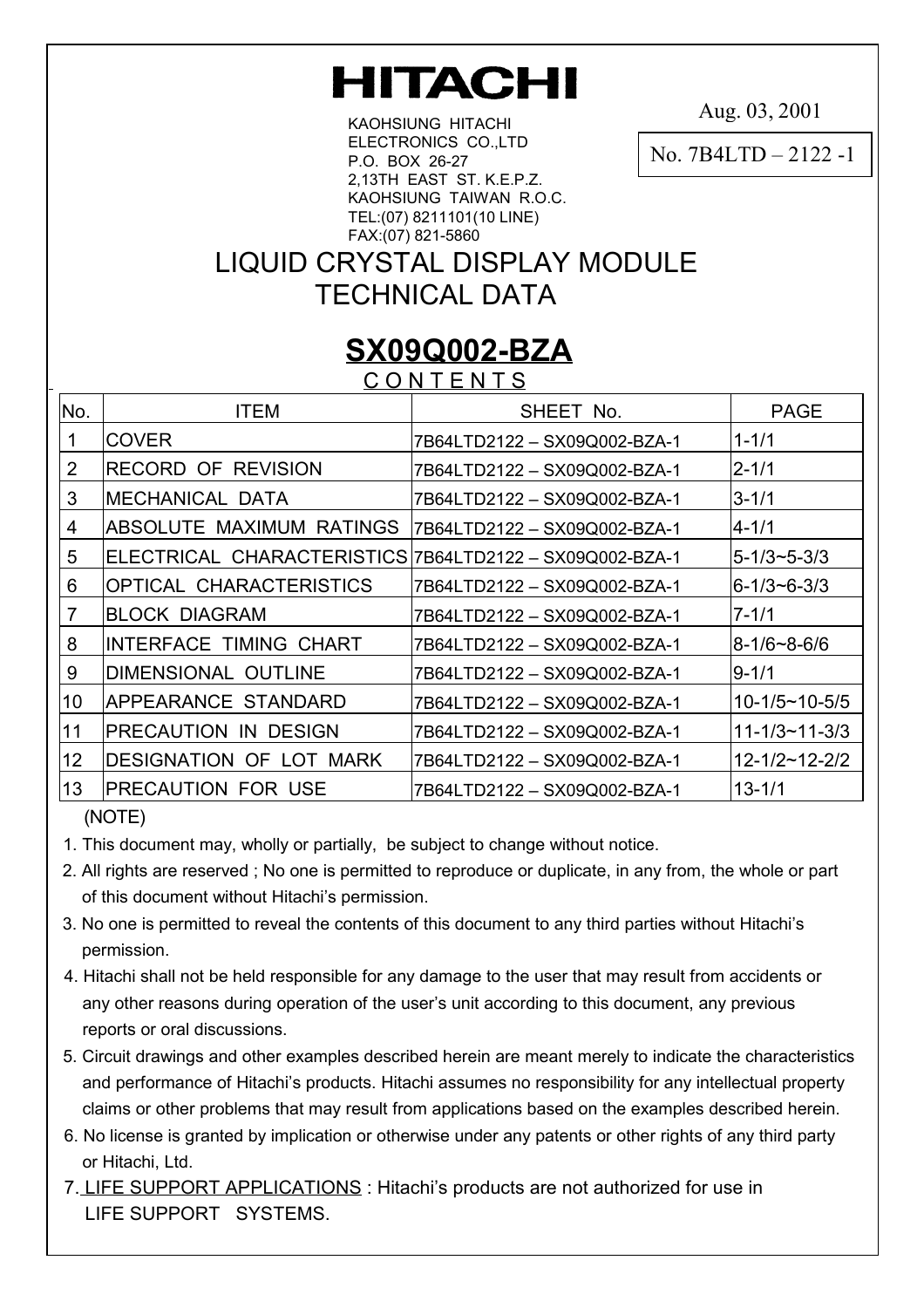## RECORD OF REVISION

| <b>DATE</b>          | SHEET No. |                                  |     | SUMMARY                    |      |           |
|----------------------|-----------|----------------------------------|-----|----------------------------|------|-----------|
|                      |           |                                  |     |                            |      |           |
|                      |           |                                  |     |                            |      |           |
|                      |           |                                  |     |                            |      |           |
|                      |           |                                  |     |                            |      |           |
|                      |           |                                  |     |                            |      |           |
|                      |           |                                  |     |                            |      |           |
|                      |           |                                  |     |                            |      |           |
|                      |           |                                  |     |                            |      |           |
|                      |           |                                  |     |                            |      |           |
|                      |           |                                  |     |                            |      |           |
|                      |           |                                  |     |                            |      |           |
|                      |           |                                  |     |                            |      |           |
|                      |           |                                  |     |                            |      |           |
|                      |           |                                  |     |                            |      |           |
|                      |           |                                  |     |                            |      |           |
|                      |           |                                  |     |                            |      |           |
|                      |           |                                  |     |                            |      |           |
|                      |           |                                  |     |                            |      |           |
|                      |           |                                  |     |                            |      |           |
|                      |           |                                  |     |                            |      |           |
|                      |           |                                  |     |                            |      |           |
|                      |           |                                  |     |                            |      |           |
|                      |           |                                  |     |                            |      |           |
|                      |           |                                  |     |                            |      |           |
|                      |           |                                  |     |                            |      |           |
|                      |           |                                  |     |                            |      |           |
|                      |           |                                  |     |                            |      |           |
|                      |           |                                  |     |                            |      |           |
|                      |           |                                  |     |                            |      |           |
|                      |           |                                  |     |                            |      |           |
|                      |           |                                  |     |                            |      |           |
|                      |           |                                  |     |                            |      |           |
|                      |           |                                  |     |                            |      |           |
|                      |           |                                  |     |                            |      |           |
|                      |           |                                  |     |                            |      |           |
|                      |           |                                  |     |                            |      |           |
|                      |           |                                  |     |                            |      |           |
|                      |           |                                  |     |                            |      |           |
|                      |           |                                  |     |                            |      |           |
|                      |           |                                  |     |                            |      |           |
| KAOHSIUNG HITACHI    |           |                                  | Sh. |                            |      |           |
| ELECTRONICS CO.,LTD. |           | $\Delta$ DATE $\Delta$ ug.03.'01 | No. | 7B64LTD2122-SX09Q002-BZA-1 | PAGE | $2 - 1/1$ |
|                      |           |                                  |     |                            |      |           |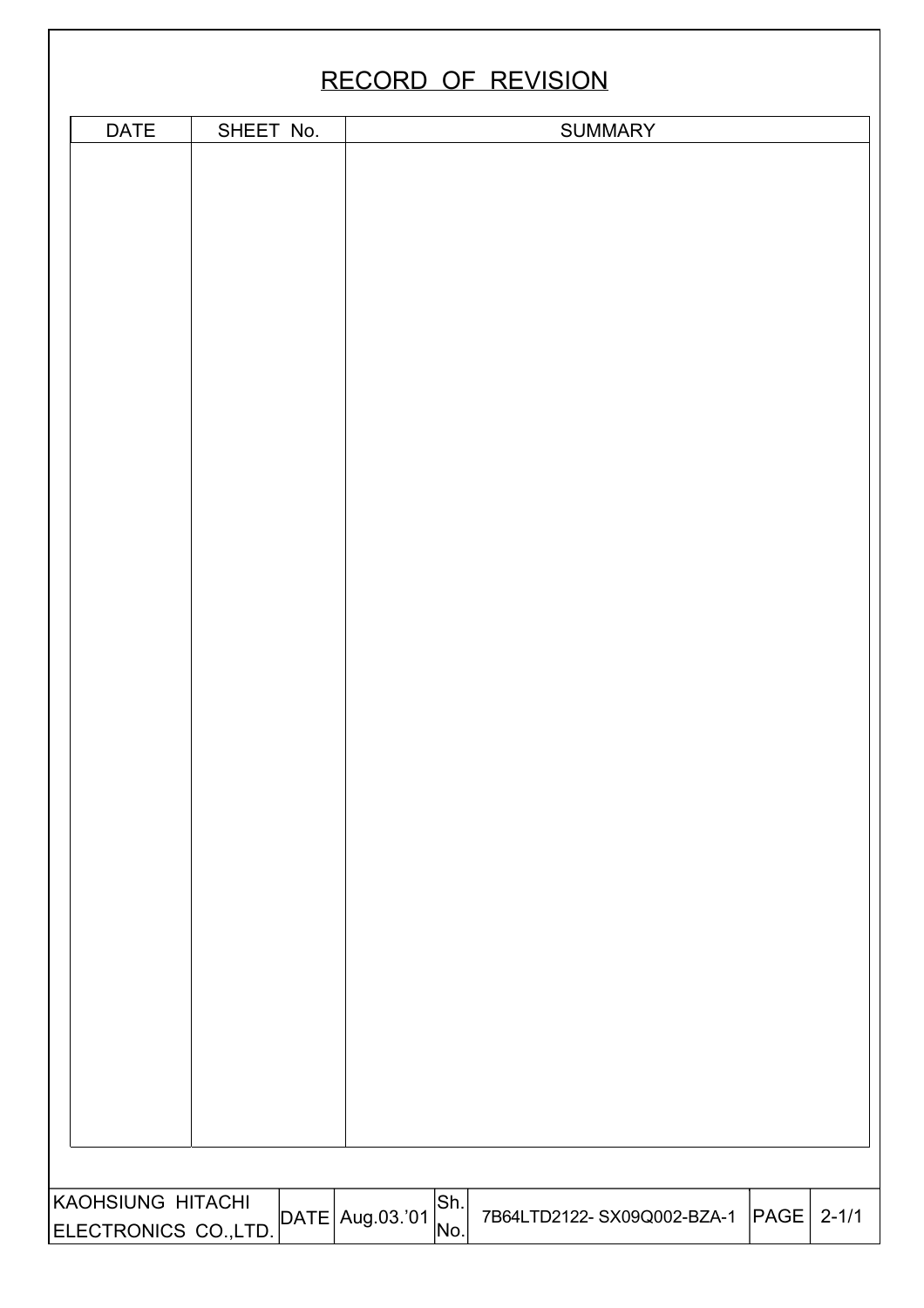#### 3.MECHANICAL DATA

- 
- (1) Part Name SX09Q002-BZA
- (2) Module Size 92.1(W)mmx71.0(H)mmx9.0max(D)mm
- (3) Dot Pitch 0.077(W)mmx0.231(H)mm
- (4) Number of Dots 320x3(R,G,B))(W)x240(H) dots
- (5) Duty Ratio 1/245

I

- (6) LCD Type Color STN Transmissive type
- (7) Viewing Direction 6 O'clock
- (8) Backlight Cold Cathode Fluorescent Tube (CFL) x 1
- (9) Power Consumption(Total) (323mW) Except inverter
- (10) Weight (68g)
- (11) Power Supply Voltage 3.3V only
- (12) Touch Panel Resistance Type The surface is glare type

KAOHSIUNG HITACHI ELECTRONICS CO.,LTD.  $\begin{bmatrix} \text{DATA} & \text{Data} \\ \text{Data} & \text{Data} \end{bmatrix}$  7B64LTD2122- SX09Q002-BZA-1  $\begin{bmatrix} \text{PAGE} & 3-1/1 \\ \text{BAGE} & \text{A+1/2} \end{bmatrix}$ Sh. No.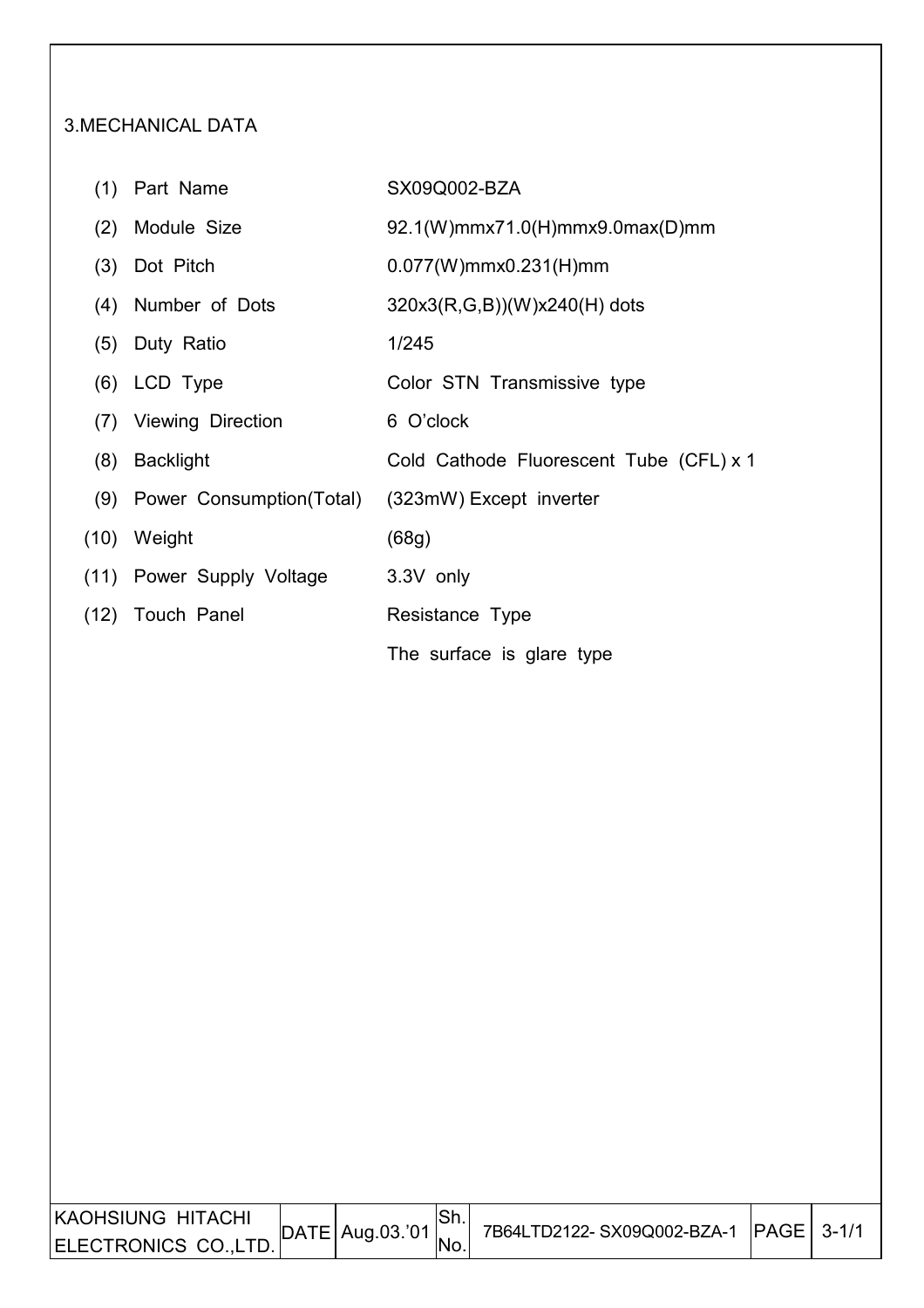#### 4. ABSOLUTE MAXIMUM RATINGS

| 4.1 ELECTRICAL ABSOLUTE MAXIMUM RATINGS OF LCD |               |        |            | VSS=0V      |                |
|------------------------------------------------|---------------|--------|------------|-------------|----------------|
| ITEM                                           | <b>SYMBOL</b> | MIN.   | MAX.       | <b>UNIT</b> | <b>COMMENT</b> |
| Power Supply for Logic                         | <b>VDD</b>    |        | 4.0        |             |                |
| Power Supply for LCD (common)                  | <b>VCON</b>   |        | <b>VDD</b> |             |                |
| Input Voltage                                  | Vi            | $-0.3$ | $VDD+0.3$  |             | Note 1         |
| Input Current                                  |               |        |            |             |                |
| Static Electricity                             |               |        | $(\pm 8)$  | kV          | Note 2         |

#### Note (1):DISP•OFF,FLM,CL1,CL2,D0~D7.

#### 4.2 ENVIRONMENTAL ABSOLUTE MAXIMUM RATINGS

| ITEM                |               | <b>OPERATING</b>     |                 | <b>STORAGE</b>                           | <b>COMMENT</b>                        |  |  |  |  |  |
|---------------------|---------------|----------------------|-----------------|------------------------------------------|---------------------------------------|--|--|--|--|--|
|                     | MIN.          | MAX.                 | MIN.            | MAX.                                     |                                       |  |  |  |  |  |
| Ambient temperature | $5^{\circ}$ C | $40^{\circ}$ C       | $-20^{\circ}$ C | $60^{\circ}$ C                           | Note 2,3,6                            |  |  |  |  |  |
| Humidity            |               | Note 1               |                 | Note 1                                   | Without condensation                  |  |  |  |  |  |
| Vibration           |               | 2.45m/s <sup>2</sup> | $\overline{a}$  | 11.76m/s <sup>2</sup> Note 4.7<br>Note 5 |                                       |  |  |  |  |  |
| <b>Shock</b>        |               | $29.4 \text{m/s}^2$  |                 | Note 5                                   | 490 $m/s^2$  XYZ directions<br>Note 7 |  |  |  |  |  |
| Corrosive Gas       |               | Not Acceptable       |                 | Not Acceptable                           |                                       |  |  |  |  |  |

Note (1) Ta<=40°C :85%RH max.

Ta>40°C :Absolute humidity must be lower than the humidity of 85%RH at 40°C.

- Note (2) Ta at -20°C for 48h , at 60°C for 168h.
- Note (3) Background color changes slightly depending on ambient temperature This phenomenon is reversible.
- Note (4) 5Hz~100Hz(Except resonance frequency)
- Note (5) This LCM will resume normal operation after finishing the test.
- Note  $(6)$  The response time will be slower at  $5^{\circ}$ C
- Note (7) The module has no mounting hole.



Note (2):200pF-250Ω 25°C - 70%RH , The surface of metal bezel and LCD panel are subjected.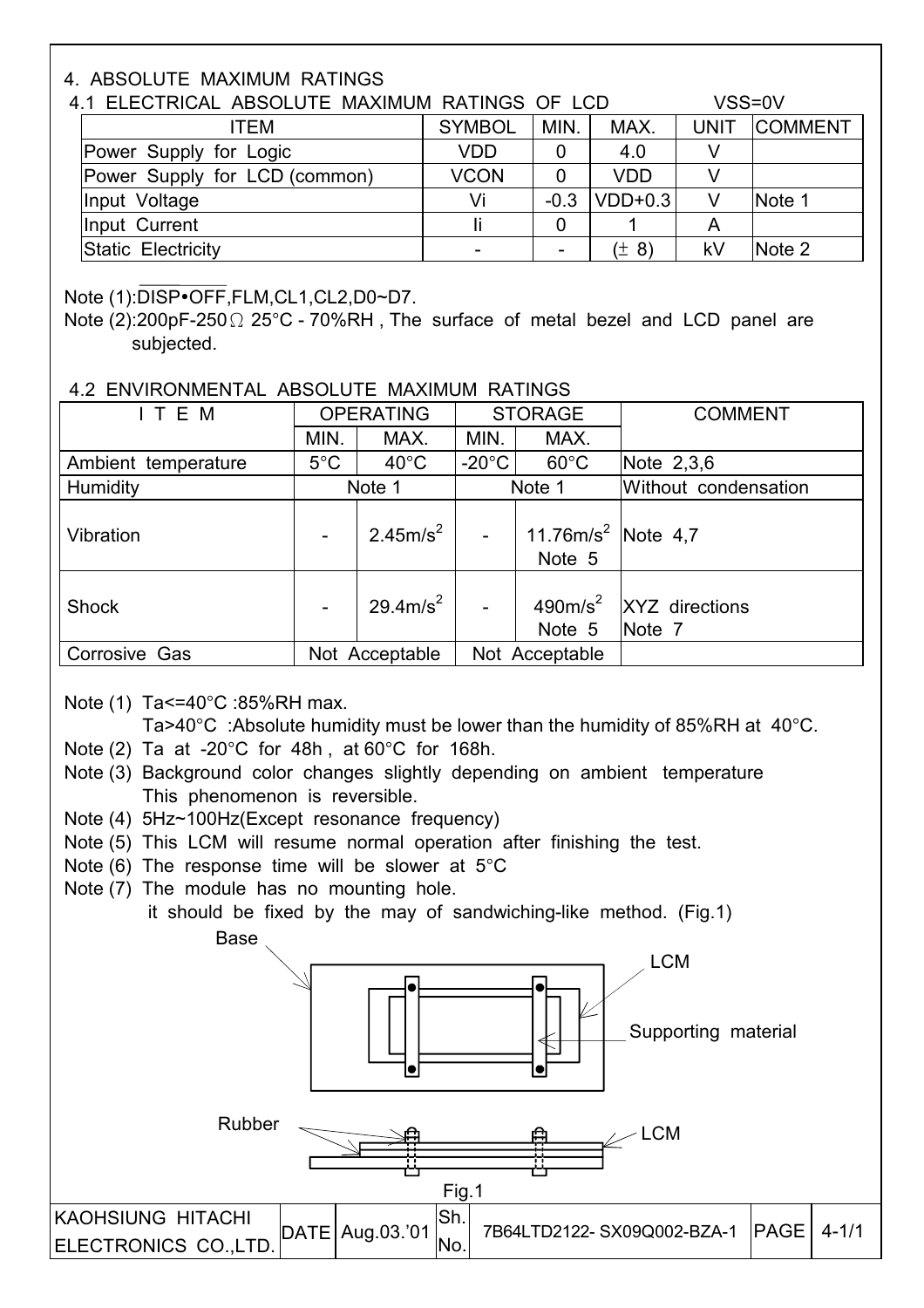#### 5. ELECTRICAL CHARACTERISTICS

I

#### 5.1 ELECTRICAL CHARACTERISTICS OF LCD

| LLLVING IL ON IN INTO ILITIO OT    |               |                                          |        |                |            |             |
|------------------------------------|---------------|------------------------------------------|--------|----------------|------------|-------------|
| ITEM                               | <b>SYMBOL</b> | <b>CONDITION</b>                         | MIN.   | TYP.           | MAX.       | <b>UNIT</b> |
| Power Supply Voltage               | <b>VDD</b>    |                                          | 3.15   | 3.30           | 3.45       | $\vee$      |
| Contrast Adjustment                | <b>VCON</b>   |                                          |        |                | <b>VDD</b> | $\vee$      |
| Voltage<br>(Note 1)                |               |                                          |        |                |            |             |
| Input Voltage for Logic            |               | "H" level                                | 0.8VDD |                | <b>VDD</b> | V           |
| <b>Circuits</b><br>(Note 2)        | VI            | "L" level                                | 0      | $\blacksquare$ | 0.2VDD     |             |
| Power Supply Current<br>(Note 3)   | <b>IDD</b>    | VDD-VSS=3.3V                             |        | (4)            | (8)        | mA          |
| Input Leak Current                 | Icon(Note4)   | Vcon=1~VDD                               |        |                | ± 10       |             |
|                                    | lin(Note2)    | Vin=VDDorVSS                             |        |                | ± 5.0      | μA          |
| Contrast Adjustment                |               | Ta= $5^{\circ}$ C, $\phi$ =0°            |        | (2.1)          | (2.5)      |             |
| Voltage                            | <b>VCON</b>   | Ta=25 $^{\circ}$ C, $\phi$ =0 $^{\circ}$ | (1.6)  | 2.0            | (2.4)      | V           |
| (Note 5)                           |               | Ta=40 $^{\circ}$ C. $\phi$ =0 $^{\circ}$ | (1.3)  | (1.7)          |            |             |
| <b>Frame Frequency</b><br>(Note 6) | fFLM          |                                          | 60     | 70             | 100        | Hz          |

(Note 1) The brightness will increase with decreasing contrast adjustment voltage.

- (Note 2)  $\overline{DISP \cdot OFF}$  . FLM . CL1 . CL2 . D0~D7.
- (Note 3) fFLM=70Hz Ta=25°C, Pattern used as display pattern : All white.
- (Note 4) VCON
- (Note 5) fFLM=70Hz , Duty=1/245 The Contrast Adjustment Voltage is specified as (2.0± 0.4)V under the condition that optimum contrast is obtained by naked eyes with a "Q" test pattern.
- (Note 6) Please set the frame frequency so as to avoid flicker and ripples on the display.
- (Note 7) Some points for attention while setting driving condition of appliance
	- (1) Frame Frequency

Please set the frame frequency as the typical value (central vale) which in CAS. According to the characteristic or response time of LC material, that setting the frame frequency near the mininum value or under the minimum value shown in CAS will cause a frame with moving phenomenon.

(2) Setting value Vcon

Vcon, adjusted to get the best contrast ratio of LCD module, is adjusted to be distributed within the tolerance +/-0.4V of central value in CAS before LCD modules ship the factory.

- The below items are recommended at customer side.
- (i) When designing the appliance, please set the Vcon value as an adjustable value.
- (ii) And the Vcon value must be able to be adjusted to match most suitable Vcon to get the best contrast ratio. A fixed Vcon value a little different from the most suitable Vcon value of LCD module and causes a misjudgment.
- (iii) The Vcon adjustment(when D/A [Digital/Analogue] converter is used) is recommended to be set as 50mV at most per step. That one step is more than 50mV may cause the input value to be not able match the most suitable value.

The characteristic of contrast ratio can not present absolutely.

| KAOHSIUNG HITACHI                  | $\text{DATE}$ Aug.03.'01 |     | 7B64LTD2122- SX09Q002-BZA-1 PAGE   5-1/3 |  |
|------------------------------------|--------------------------|-----|------------------------------------------|--|
| ELECTRONICS CO.,LTD.  <sup> </sup> |                          | Mo. |                                          |  |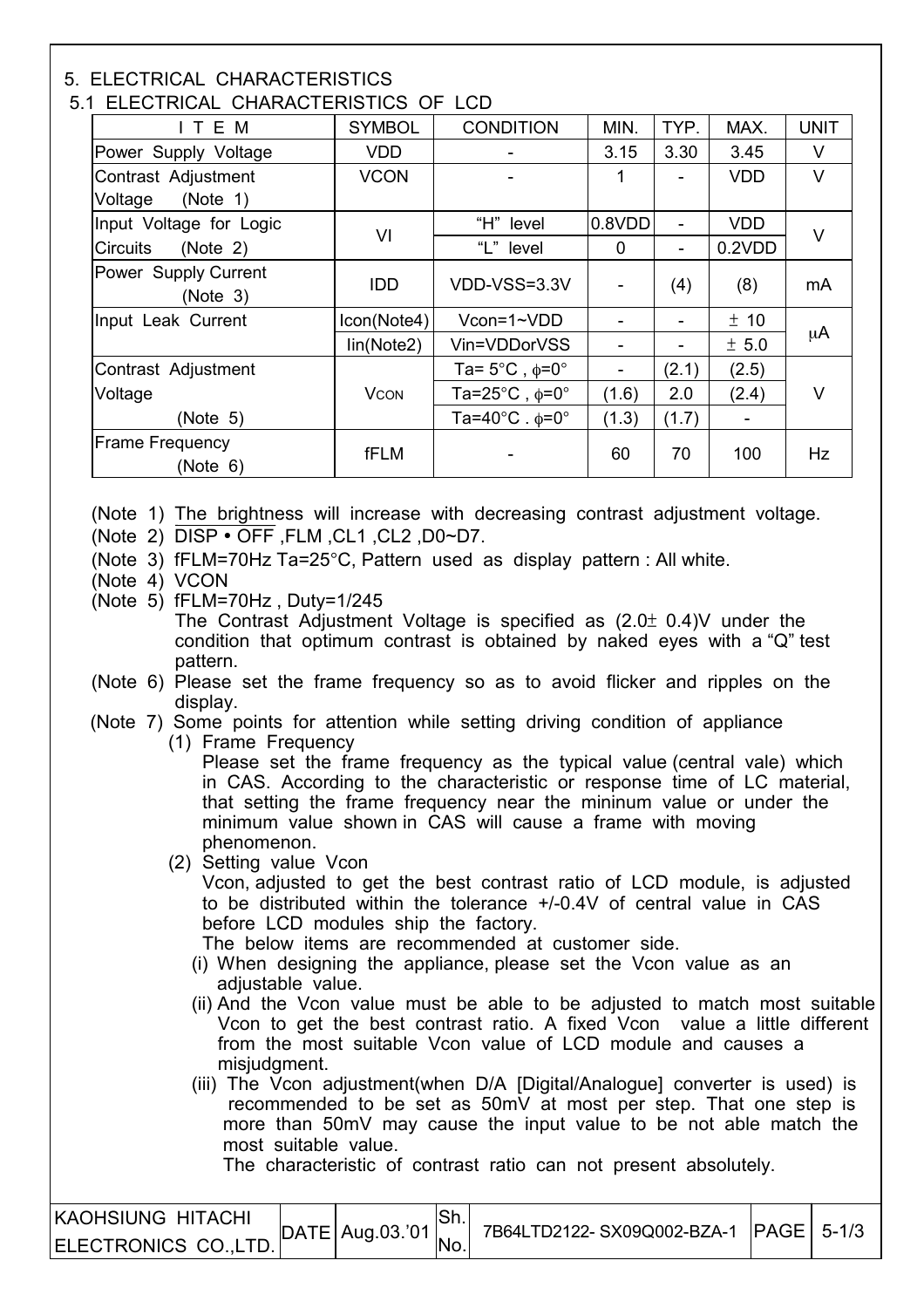## 5.2 ELECTRICAL CHARACTERISTICS OF TOUCH PANEL

#### 5.2.1 OPERATING CONDITION

| TEM                      | <b>SPECIFICATION</b> |  |  |  |  |
|--------------------------|----------------------|--|--|--|--|
| <b>Operating Voltage</b> | 5VDC max             |  |  |  |  |
| Operating Current        | T.B.D                |  |  |  |  |

#### 5.2.2 ELECTRICAL CHARACTERISTICS

| ITEM                 |                              | <b>SPECIFICATION</b> | <b>NOTE</b>               |
|----------------------|------------------------------|----------------------|---------------------------|
| Resistance           | $X1-X2$                      | 180~1070Ω            |                           |
| Between terminal     | $Y1-Y2$<br>$150 - 850\Omega$ |                      |                           |
| Insulance Resistance | X-Y                          | $10M\Omega$ min.     | Operating Voltage: 25V DC |
| Linearity            |                              | 1.5% max.            | Note 1                    |
|                      |                              | 1.5% max.            |                           |
| Chattering           |                              | 15ms max.            |                           |

### 5.2.3 MECHANICAL CHARACTERISTICS

| TEM                | <b>SPECIFICATION</b> | <b>NOTE</b>           |
|--------------------|----------------------|-----------------------|
| Pen input pressure | $1.0N$ max           | R0.8mm polyacetal pen |
| Surface hardness   | 2H min.              | <b>JIS K5400</b>      |

#### 5.2.4

(Note 1)



$$
.inearity(\%) = \frac{\triangle V}{EV-SV} \times 100
$$

- $\wedge$ V : The difference between the ideal voltage and measured voltage on the
- SV : Voltage of Starting Points (X axis:A1,A4,A6, Y axis:A1,A2,A3)

 EV : Voltage of Ending Points (X axis:A3,A5,A8, Y axis:A6,A7,A8) Measuring line X axis:A1-A3,A4-A5.A6-A8 Y axis:A1-A6,A2-A7,A3-A8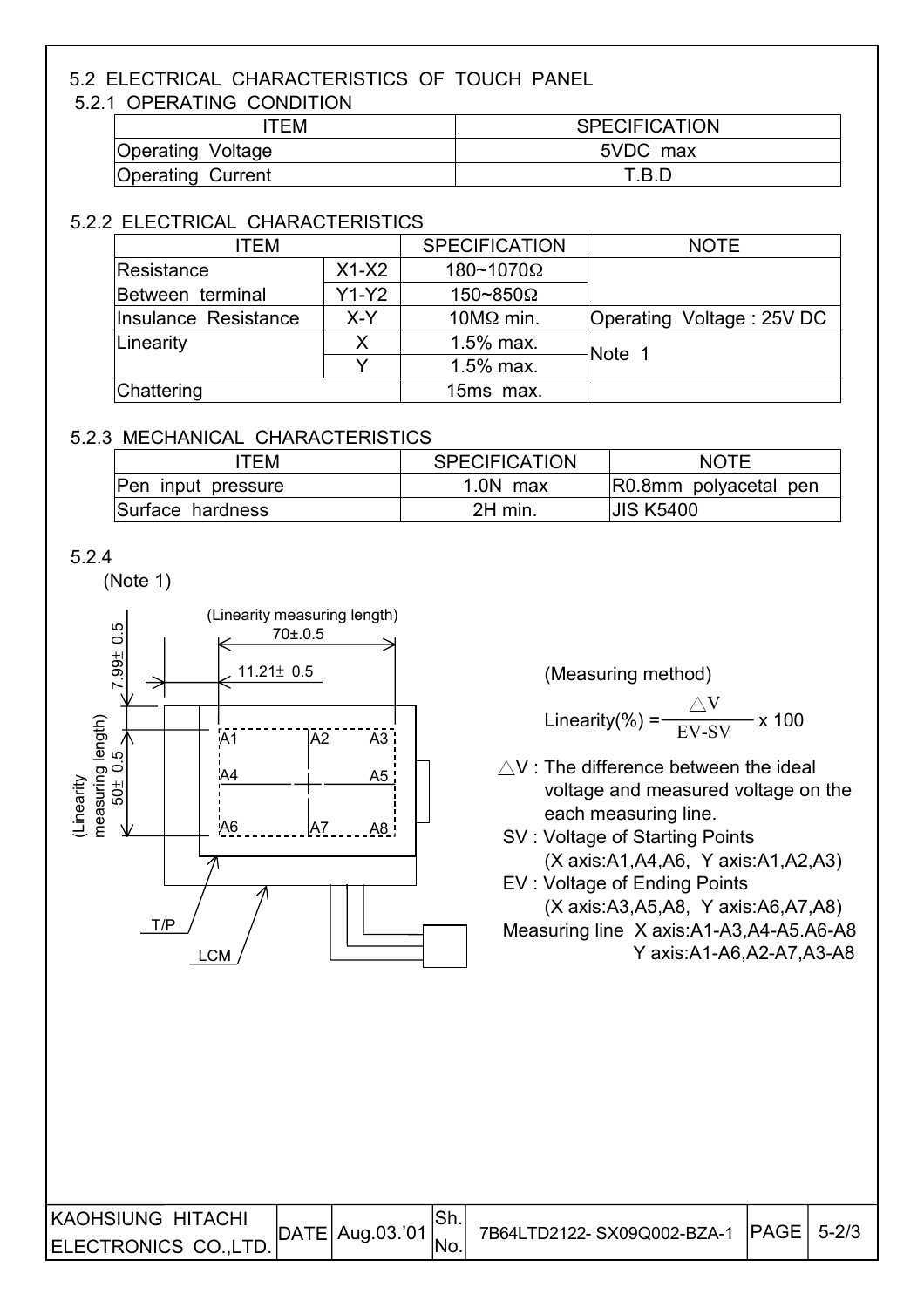## 5.3 ELECTRICAL CHARACTERISTICS OF BACKLIGHT ITEM SYMBOL MIN TYP MAX UNIT NOTE Lamp Voltage | VL | - | (310) | - | Vrms | Ta=25°C

| ILAIIID VUILAYU              | ິ              |        | 1 J I U J |       | v 11113 | 1 a-2 o            |
|------------------------------|----------------|--------|-----------|-------|---------|--------------------|
| Frequency                    |                | (50)   | (60'      |       | kHz     |                    |
| Lamp Current (1Lamp)(Note 7) |                | (0.8)  | (1.0)     | (2.0) | mA      | Ta= $25^{\circ}$ C |
| Starting discharge Voltage   | VS<br>(Note 2) | (1000) | ۰         |       | Vrms    | $Ta=5^{\circ}C$    |
|                              |                |        |           |       |         |                    |

(Note 1) Please design your lamp driving circuit (inverter) according to the above specifications, and inform Hitachi of it.

 (Note 2) Starting discharge voltage is increased when LCM is operating at low temperature.

Please check the characteristics of your inverter before applying to your set.

- (Note 3) Average life time of CFL will be decreased when LCM is operating at low temperature.
- (Note 4) Under lower driving frequency of an inverter, a certain backlight system (CFL & CFL reflection sheet) may generate a sound noise. Before designing the inverter, please consider the driving frequency and noise.
- (Note 5) When IL is over 2.0mA, it may cause uneven contrast near CFL location, due to heat dispersion form CFL.
- (Note 6) The brightness of the CFL in this LCM may deteriorate after the long-hour use under ICFL=1.0mA. However , it will recover when the CFL is lighted at ICFL=2.0mA min. 5minutes or more.
- (Note 7) We recommend to equip protection circuit (TO stop output) which works under abnormal operation to the inverter for CFL.

| KAOHSIUNG HITACHI    | $DATE$ Aug.03.'01 | 7B64LTD2122-SX09Q002-BZA-1 PAGE 5-3/3 |  |
|----------------------|-------------------|---------------------------------------|--|
| ELECTRONICS CO.,LTD. |                   |                                       |  |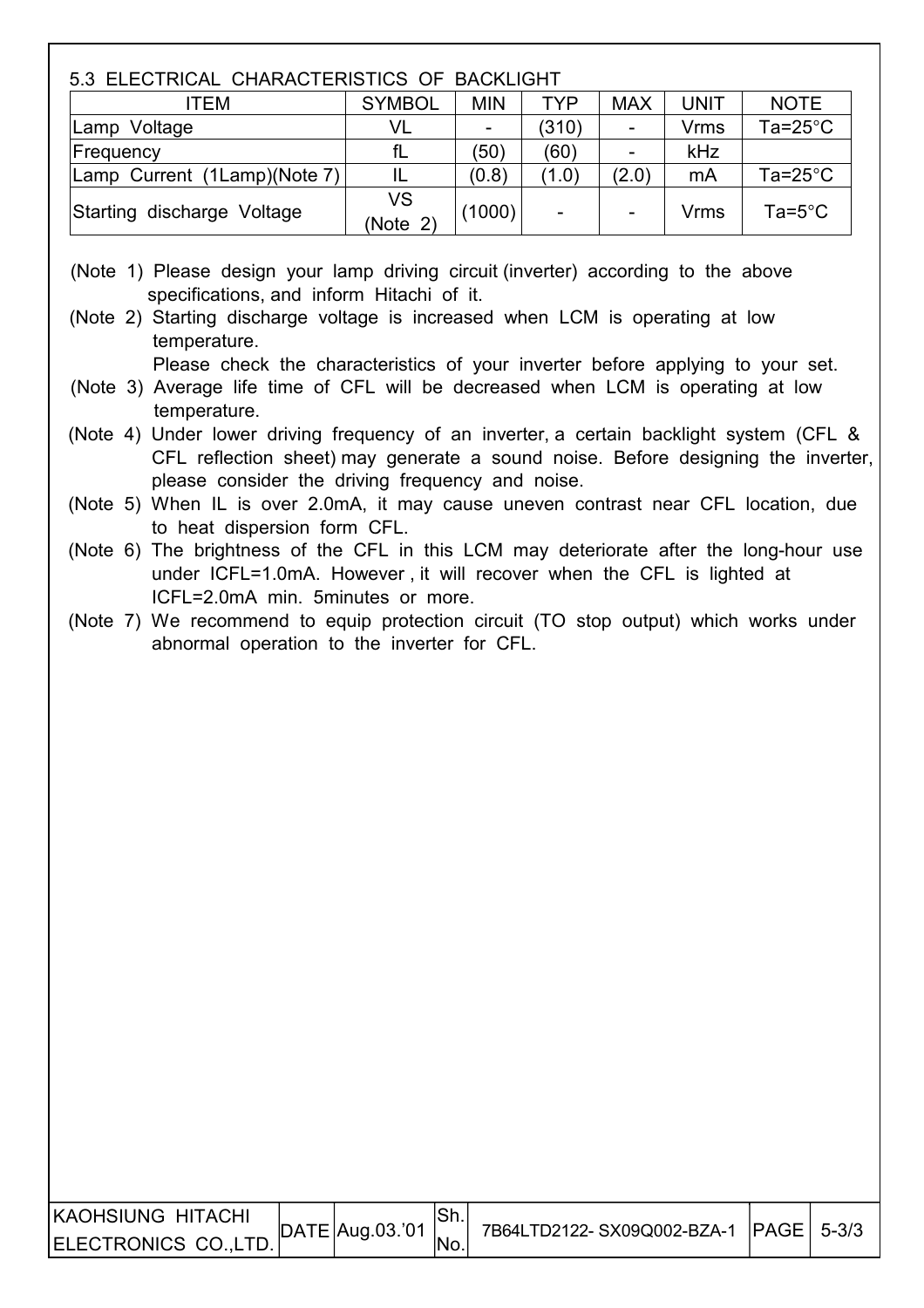### 6. OPTICAL CHARACTERISTICS

I

I I I

## 6.1 OPTICAL CHARACTERISTICS OF LCD Ta=25°C (Backlight on)

 $ITEM$  SYMBOL CONDITION  $\parallel$  MIN. TYP. MAX. UNIT  $\parallel$  NOTE Viewing area  $\left[\begin{array}{cc} \phi=0^\circ\end{array},K\geq2.0\right]$  - (60) - deg 1,2  $\theta$ =90°, K $\geq$ 2.0 - (60) - deg 1,2 Contrast ratio K ψ=0° ,θ=0° (20) (30) - - 3,5,6 Response time (rise+fall) tr+tf  $\phi = 0^\circ$ ,  $\theta = 0^\circ$  | -  $|(300)|$  - | ms | 4  $\vert$  Color tone  $\vert$  x  $\vert$  x  $\vert$  -  $\vert$  -  $\vert$  T.B.D $\vert$  -  $\vert$  -(Primary Color) Red  $y \mid$  - T.B.D -  $x \mid$  - T.B.D - -Green y  $|\phi=0^{\circ}$ ,  $\theta=0^{\circ}|$  -  $|T.B.D|$  -  $|$  -  $|$  7  $x \mid$  - T.B.D - -Blue  $y \mid$  - T.B.D -  $x \mid$  - T.B.D - -**White**  $y$   $|$  -  $|$  -  $|$  T.B.D $|$  -  $|$  -

> (Measurement condition : Hitachi standard) Note 1)~7) : See next page.

| KAOHSIUNG HITACHI     | $\vert$ DATE   Aug.03.'01 | 7B64LTD2122-SX09Q002-BZA-1 PAGE   6-1/3 |  |
|-----------------------|---------------------------|-----------------------------------------|--|
| ELECTRONICS CO., LTD. |                           |                                         |  |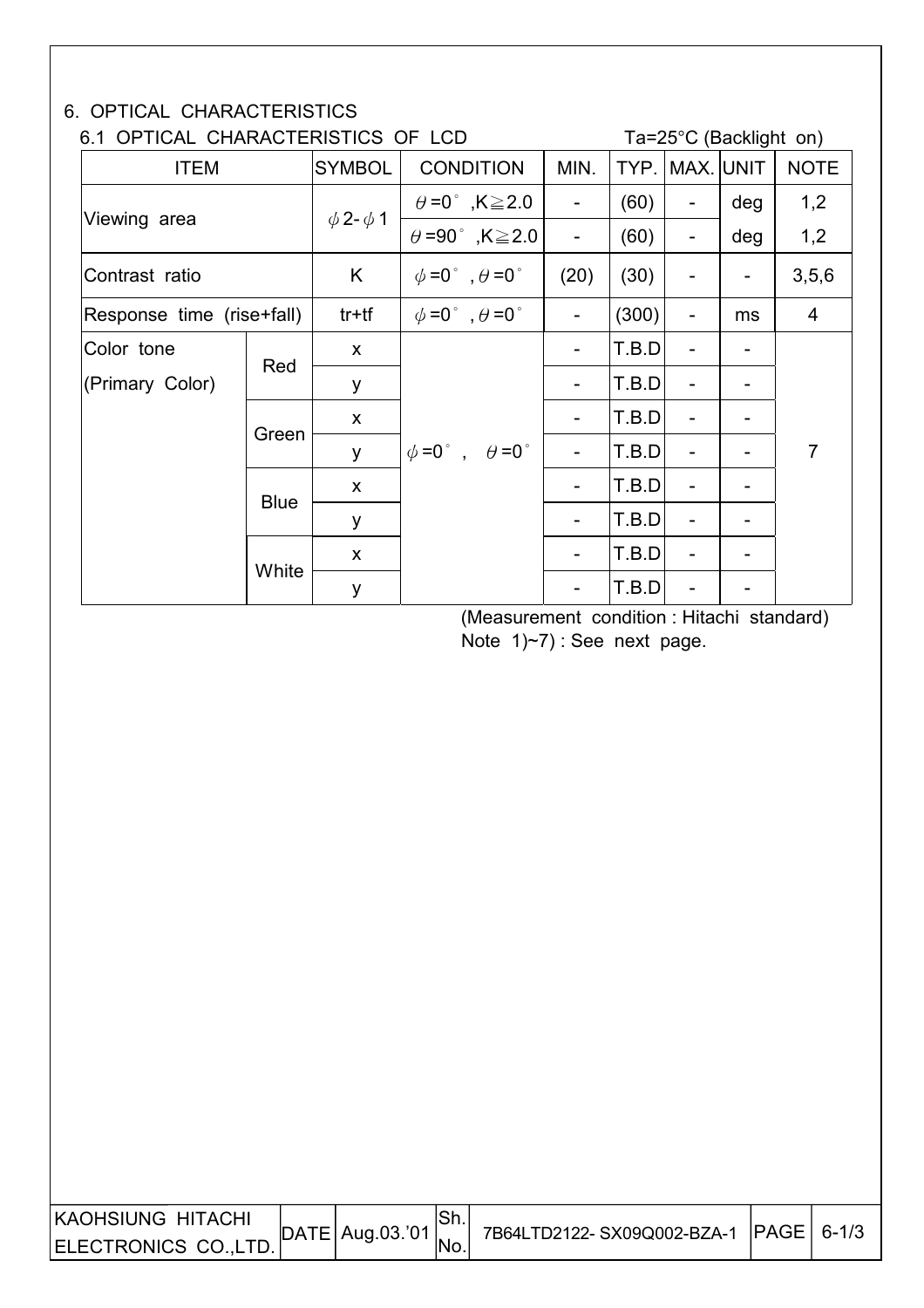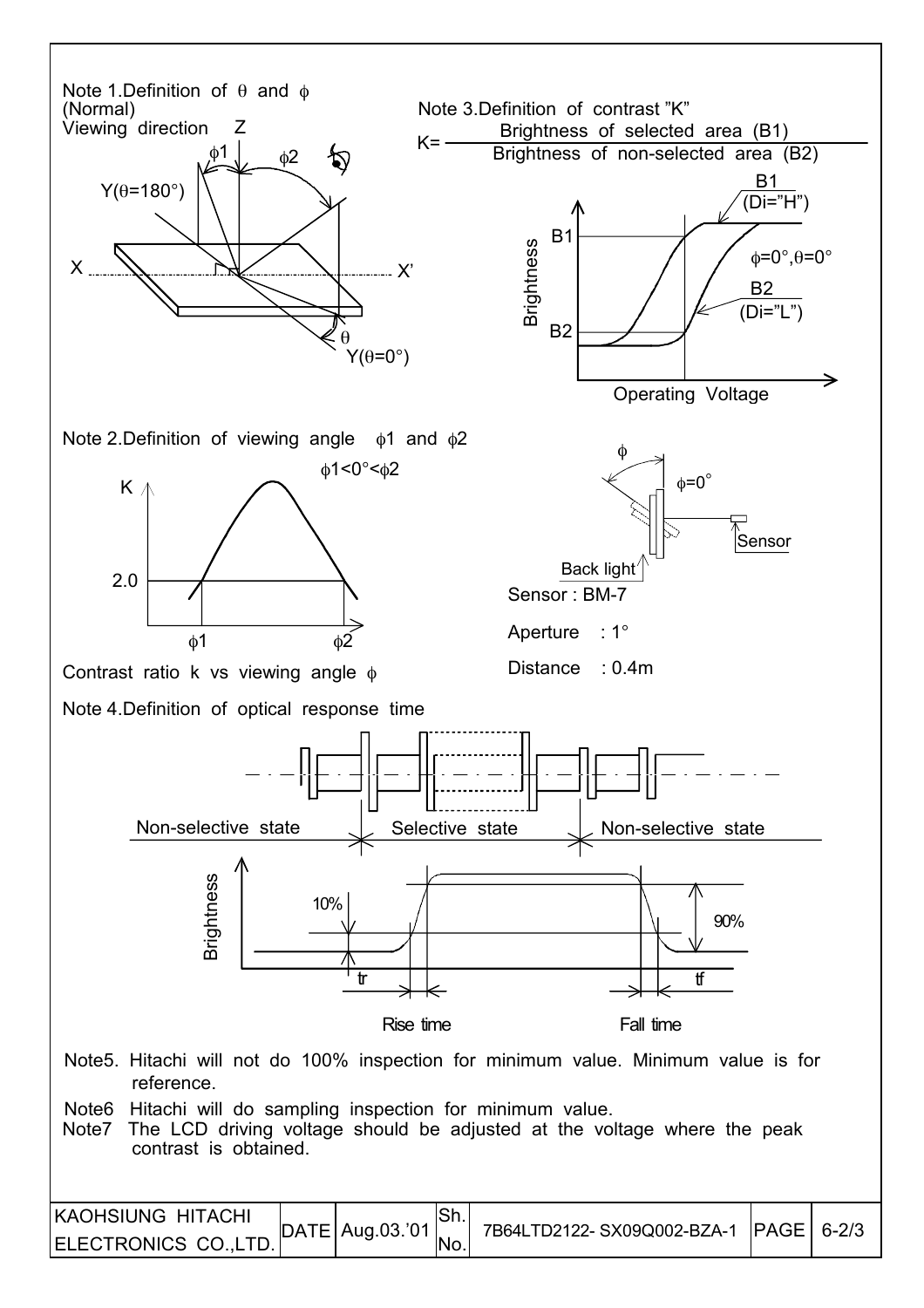#### 6.2 POTICAL CHARACTERISTICS OF BACKLIGHT

| ITEM                  | MIN.                     | TYP. | MAX.   | <b>UNIT</b>       | <b>NOTE</b>                  |  |  |  |  |  |  |
|-----------------------|--------------------------|------|--------|-------------------|------------------------------|--|--|--|--|--|--|
| <b>Brightness</b>     | $\blacksquare$           | (50) |        | cd/m <sup>2</sup> | $IL=1.0mA$ Note 1), 2)       |  |  |  |  |  |  |
| Rise time             | $\blacksquare$           | (3)  |        | Minute            | $IL=1.0mA$<br>Brightness 80% |  |  |  |  |  |  |
| Brightness uniformity | $\overline{\phantom{0}}$ |      | (± 30) | $\%$              | Undermentioned<br>Note $1,3$ |  |  |  |  |  |  |

(Measurement condition : Hitachi standard)

CFL:0h operation, Ta=25°C

Display data should all be "ON"

 The LCD driving voltage should be adjusted so as to obtain maximum contrast when display pattern is all "Q".

(Note 1) Measurement after 10 minutes from CFL operating.

Average value of 9 points (Note 3)

(Note 2) Brightness control : 100%.

(Note 3) Measurement of the following 9 places on the display.



(Note 4) Definition of the brightness tolerance.

|                                                  | Max brightness or Min brightness - Average brightness | $\times$ 100                    |            |                            |      |           |
|--------------------------------------------------|-------------------------------------------------------|---------------------------------|------------|----------------------------|------|-----------|
|                                                  |                                                       | Average brightness              |            |                            |      |           |
|                                                  |                                                       |                                 |            |                            |      |           |
|                                                  |                                                       |                                 |            |                            |      |           |
|                                                  |                                                       |                                 |            |                            |      |           |
|                                                  |                                                       |                                 |            |                            |      |           |
|                                                  |                                                       |                                 |            |                            |      |           |
| <b>KAOHSIUNG HITACHI</b><br>ELECTRONICS CO.,LTD. |                                                       | $\vert$ DATE $\vert$ Aug.03.'01 | Sh.<br>No. | 7B64LTD2122-SX09Q002-BZA-1 | PAGE | $6 - 3/3$ |
|                                                  |                                                       |                                 |            |                            |      |           |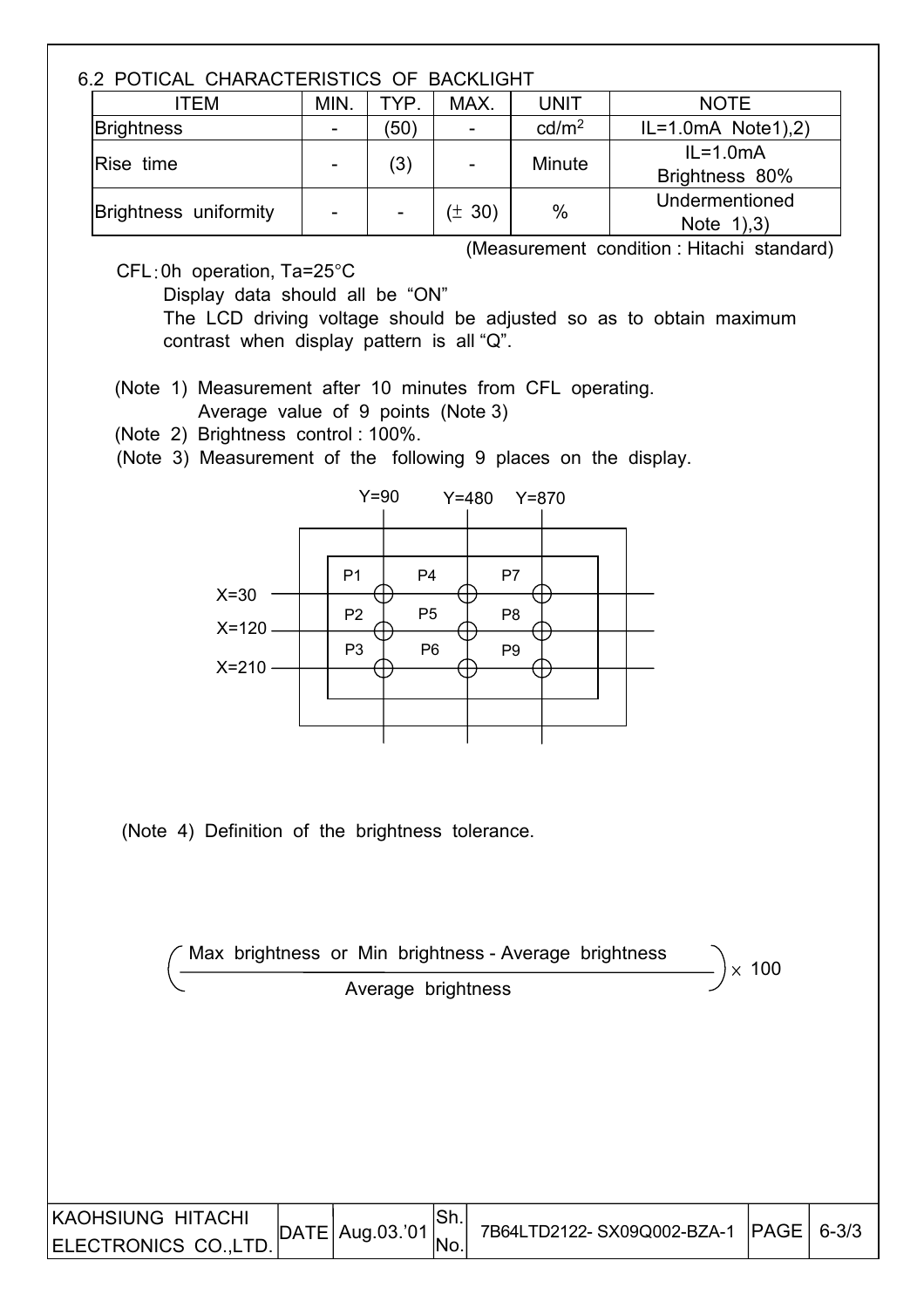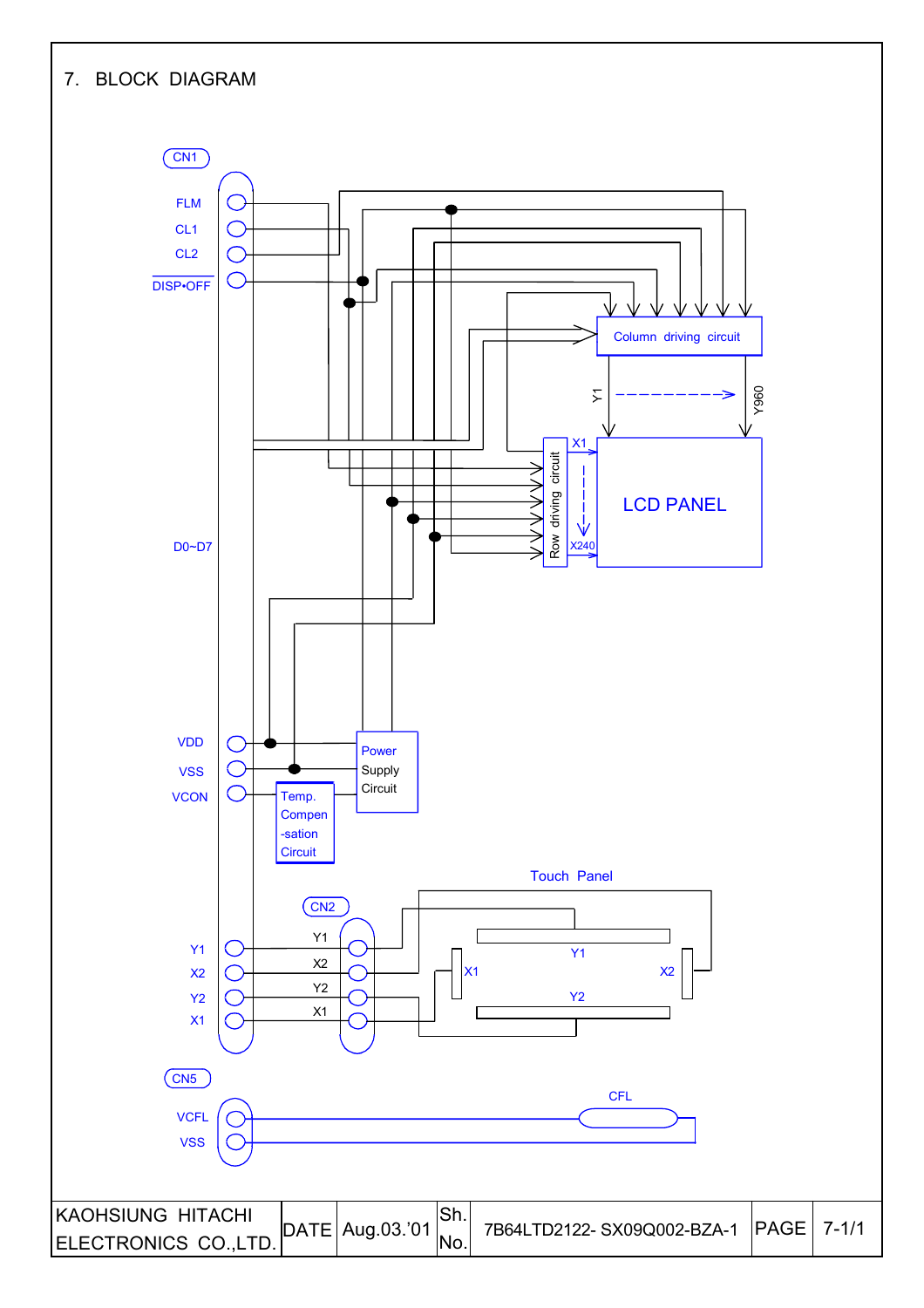#### 8.INTERFACE TIMING CHART 8.1 TIMING CHART

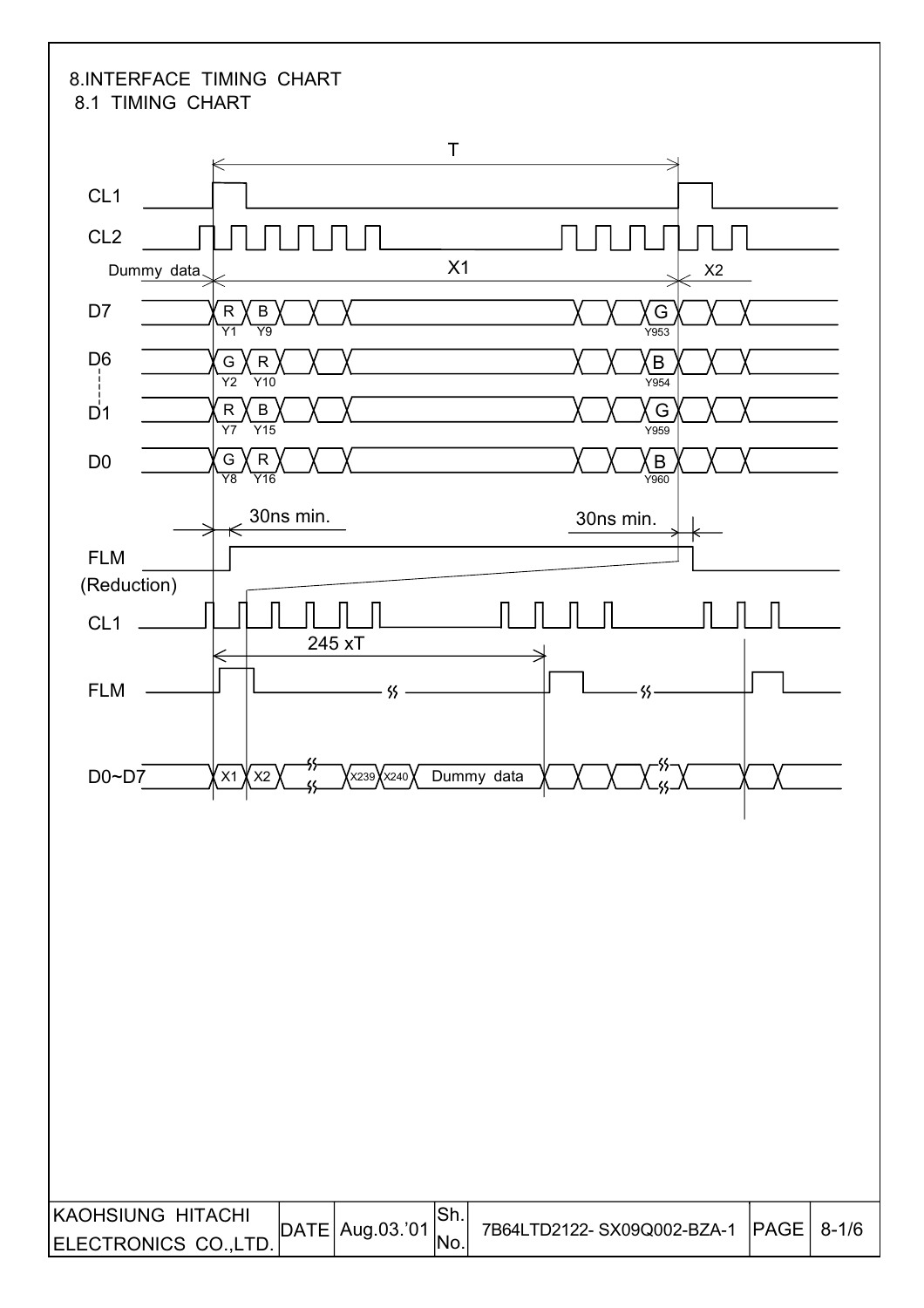| <b>8.2 TIMING CHARACTERISTICS</b> |                                                   |      |      |      |             |
|-----------------------------------|---------------------------------------------------|------|------|------|-------------|
|                                   | VDD=3.3+/-0.15V,VSS=0V,Vcon=1.0~VDD,Ta=+5°C~+40°C |      |      |      |             |
| <b>ITEM</b>                       | <b>SYMBOL</b>                                     | MIN. | TYP. | MAX. | <b>UMIT</b> |
| CL1 Pulse width "H"               | tWHCL1                                            | 100  |      |      | ns          |
| Clock cycle time                  | tCYC                                              | 60   |      |      | ns          |
| CL2 pulse width                   | tWCL2                                             | 30   |      |      | ns          |
| Clock set up time                 | tSCL1                                             | 40   |      |      | ns          |
| Clock hold time                   | tHCL1                                             | 80   |      |      | ns          |
| Clock rise fall time              | tr, tf                                            |      |      | 30   | ns          |
| Data set up time                  | tDSU                                              | 20   |      |      | ns          |
| Data hold time                    | tDH                                               | 20   |      |      | ns          |
| "FLM" set up time                 | tFS                                               | 100  |      |      | ns          |
| l"FLM"<br>hold time               | <b>tFH</b>                                        | 50   |      |      | ns          |

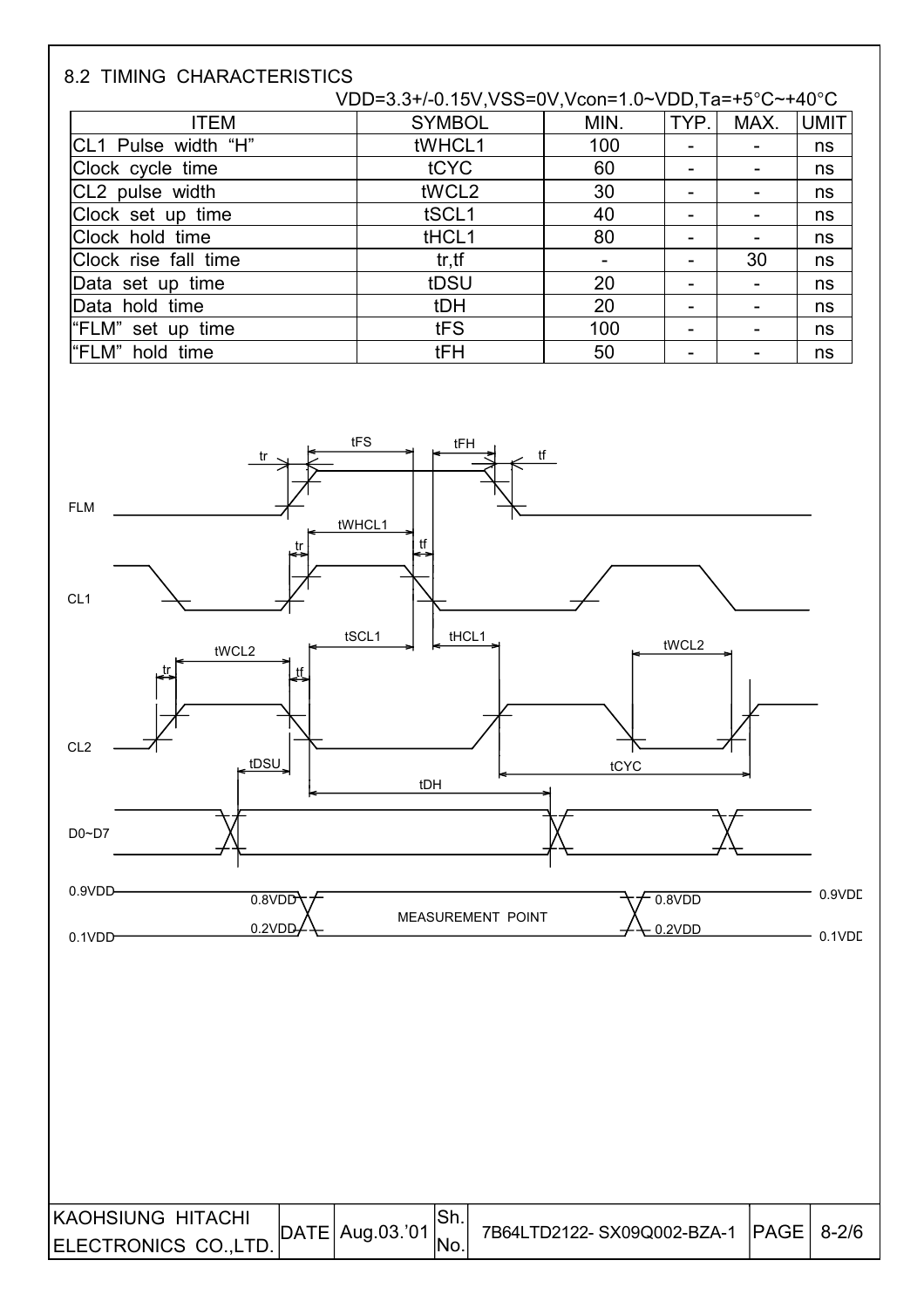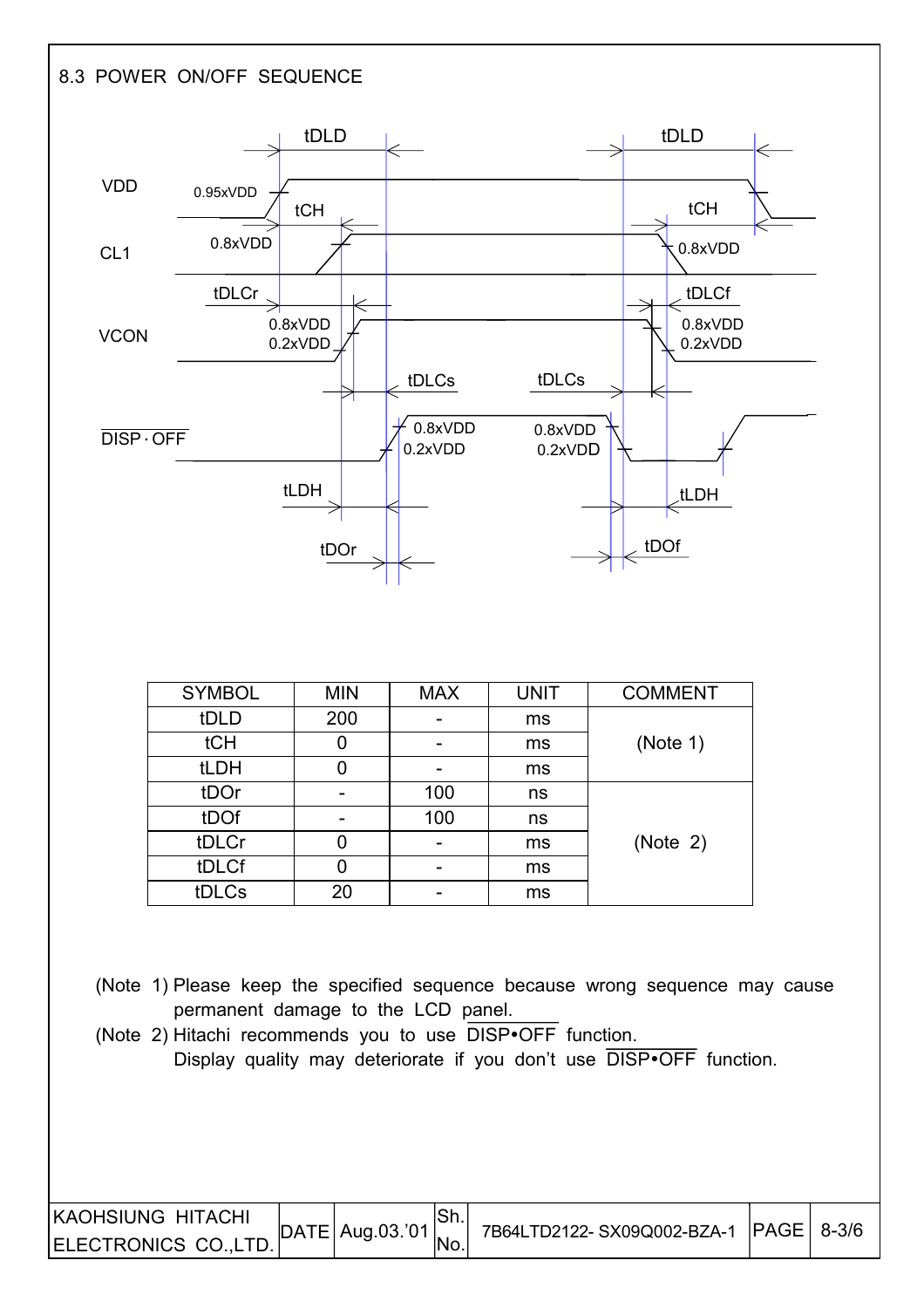## 8.4 POWER SUPPLY FOR LCM

I

I



Note 1. R1+VR+R2 $\leq$ 10K $\Omega$ 

| KAOHSIUNG HITACHI     | $\vert$ DATE   Aug.03.'01 | .ווט | 7B64LTD2122-SX09Q002-BZA-1  PAGE   8-4/6 |  |
|-----------------------|---------------------------|------|------------------------------------------|--|
| ELECTRONICS CO., LTD. |                           |      |                                          |  |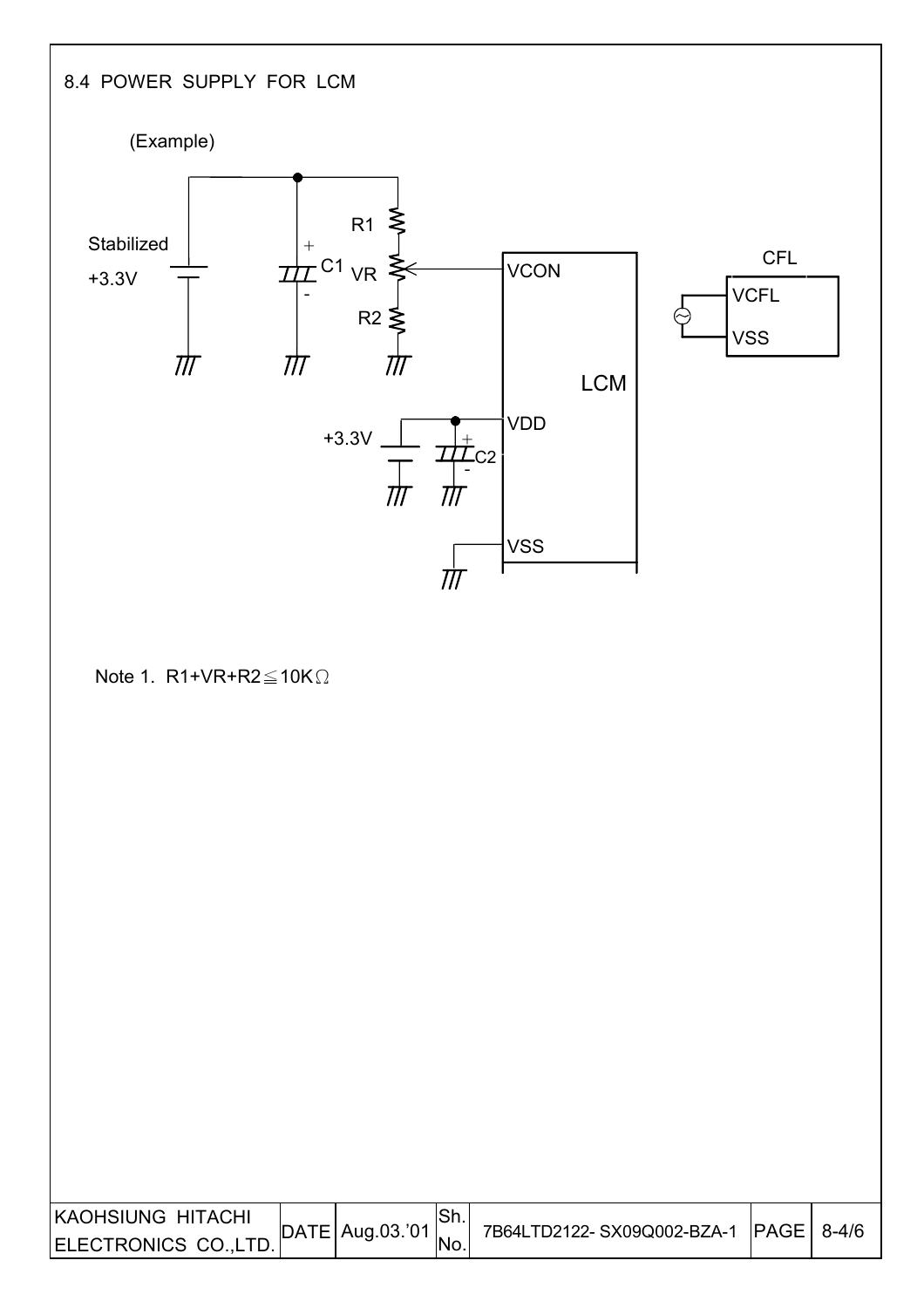| 8.5 INPUT DATA ALLOCATION TABLE |                         |                |                |                     |                         |                     |                   |                     |                     |                 |        |                     |             |                                       |                              |                   |                                    |
|---------------------------------|-------------------------|----------------|----------------|---------------------|-------------------------|---------------------|-------------------|---------------------|---------------------|-----------------|--------|---------------------|-------------|---------------------------------------|------------------------------|-------------------|------------------------------------|
| Data Signal                     | D<br>$\overline{7}$     | D<br>6         | D<br>5         | D<br>$\overline{4}$ | D<br>3                  | D<br>$\overline{2}$ | D<br>$\mathbf{1}$ | D<br>$\overline{0}$ | D<br>$\overline{7}$ | D<br>6          | D<br>5 | D<br>$\overline{4}$ | D<br>4      | D<br>3                                | D<br>$\overline{2}$          | D<br>$\mathbf{1}$ | D<br>$\mathbf 0$                   |
| Y<br>X                          | 1                       | $\overline{2}$ | 3              | $\overline{4}$      | 5                       | 6                   | $\overline{7}$    | 8                   | 9                   | 10 <sup>°</sup> | 11     | 12                  | 9<br>5<br>6 | 9<br>$\overline{5}$<br>$\overline{7}$ | $9\,$<br>$\overline{5}$<br>8 | $9\,$<br>5<br>9   | 9<br>$\overline{6}$<br>$\mathbf 0$ |
| 1                               | R                       | G              | B              | R                   | G                       | B                   | R                 | G                   | $\mathsf B$         | $\mathsf{R}$    | G      | $\mathsf B$         | G           | B                                     | R                            | G                 | B                                  |
| $\overline{2}$                  | $\mathsf{R}$            | G              | $\mathsf B$    | $\mathsf{R}$        | $\overline{\mathsf{G}}$ | $\sf B$             | $\mathsf{R}$      | G                   | $\sf B$             | $\mathsf{R}$    | G      | $\mathsf B$         | G           | $\mathsf B$                           | $\mathsf R$                  | G                 | $\sf B$                            |
| $\overline{3}$                  | $\mathsf{R}$            | G              | $\overline{B}$ | $\mathsf{R}$        | $\overline{G}$          | $\sf B$             | $\mathsf R$       | G                   | $\mathsf B$         | ${\sf R}$       | G      | B                   | G           | B                                     | R                            | G                 | $\sf B$                            |
| $\overline{\mathbf{4}}$         | R                       | G              | B              | R                   | G                       | $\sf B$             | R                 | G                   | B                   | ${\sf R}$       | G      | B                   | G           | B                                     | R                            | G                 | $\sf B$                            |
| 5                               | R                       | G              | $\overline{B}$ | R                   | $\overline{\mathsf{G}}$ | $\overline{B}$      | $\mathsf{R}$      | $\overline{G}$      | $\mathsf B$         | $\mathsf{R}$    | G      | B                   | G           | B                                     | $\mathsf{R}$                 | G                 | $\overline{B}$                     |
|                                 |                         |                |                |                     |                         |                     |                   |                     |                     |                 |        |                     |             |                                       |                              |                   |                                    |
| 138                             | R                       | G              | $\mathsf B$    | R                   | G                       | B                   | R                 | G                   | B                   | R               | G      | B                   | G           | B                                     | R                            | G                 | B                                  |
| 139                             | $\overline{\mathsf{R}}$ | G              | $\mathsf B$    | $\mathsf{R}$        | $\overline{G}$          | $\overline{B}$      | ${\sf R}$         | G                   | $\sf B$             | ${\sf R}$       | G      | $\overline{B}$      | G           | $\mathsf B$                           | $\mathsf{R}$                 | G                 | $\overline{B}$                     |
| 140                             | $\mathsf{R}$            | G              | $\overline{B}$ | R                   | $\overline{G}$          | $\overline{B}$      | $\mathsf{R}$      | G                   | $\sf B$             | ${\sf R}$       | G      | $\mathsf B$         | G           | $\mathsf B$                           | $\mathsf R$                  | G                 | $\overline{B}$                     |
| 141                             | R                       | G.             | $\mathsf B$    | R.                  | G                       | $\mathsf B$         | $\mathsf R$       | G                   | B                   | $\mathsf R$     | G      | B                   | G           | B                                     | $\mathsf R$                  | G                 | $\sf B$                            |
| 142                             | R                       | G              | $\mathsf B$    | R                   | $\overline{\mathsf{G}}$ | $\sf B$             | $\mathsf{R}$      | G                   | B                   | ${\sf R}$       | G      | B                   | G           | B                                     | $\mathsf{R}$                 | G                 | $\sf B$                            |
| 143                             | R                       | G.             | $\mathsf B$    | R.                  | G                       | $\sf B$             | $\mathsf{R}$      | G                   | $\mathsf B$         | ${\sf R}$       | G      | B                   | G           | B                                     | $\mathsf{R}$                 | G                 | $\overline{B}$                     |
| 144                             | $\overline{\mathsf{R}}$ | G              | $\mathsf B$    | R.                  | G                       | $\overline{B}$      | $\mathsf{R}$      | G                   | $\mathsf B$         | $\mathsf{R}$    | G      | B                   | G           | $\mathsf B$                           | $\mathsf{R}$                 | G                 | $\overline{B}$                     |
| 145                             | R                       | G              | $\mathsf B$    | R                   | $\overline{\mathsf{G}}$ | $\sf B$             | R                 | G                   | $\mathsf B$         | $\mathsf{R}$    | G      | B                   | G           | B                                     | R                            | G                 | $\mathsf B$                        |
|                                 |                         |                |                |                     |                         |                     |                   |                     |                     |                 |        |                     |             |                                       |                              |                   |                                    |
| 238                             | R                       | G.             | B              | R                   | G                       | B                   | R                 | G                   | B                   | R               | G      | B                   | G           | B                                     | $\mathsf R$                  | G                 | B                                  |
| 239                             | R                       | G              | $\overline{B}$ | R                   | $\overline{G}$          | $\overline{B}$      | R                 | G                   | B                   | $\mathsf{R}$    | G      | B                   | G           | B                                     | R                            | G                 | $\overline{B}$                     |
| 240                             | R                       | G              | B              | $\mathsf{R}$        | G                       | B                   | R                 | G                   | $\sf B$             | $\mathsf{R}$    | G      | B                   | G           | B                                     | R                            | G                 | B                                  |

R : RED

G : GREEN

B : BLUE

 $\overline{\phantom{a}}$ 

| KAOHSIUNG HITACHI     |                     |      |                                       |  |
|-----------------------|---------------------|------|---------------------------------------|--|
| ELECTRONICS CO., LTD. | $ DATE $ Aug.03.'01 | 'No. | 7B64LTD2122-SX09Q002-BZA-1 PAGE 8-5/6 |  |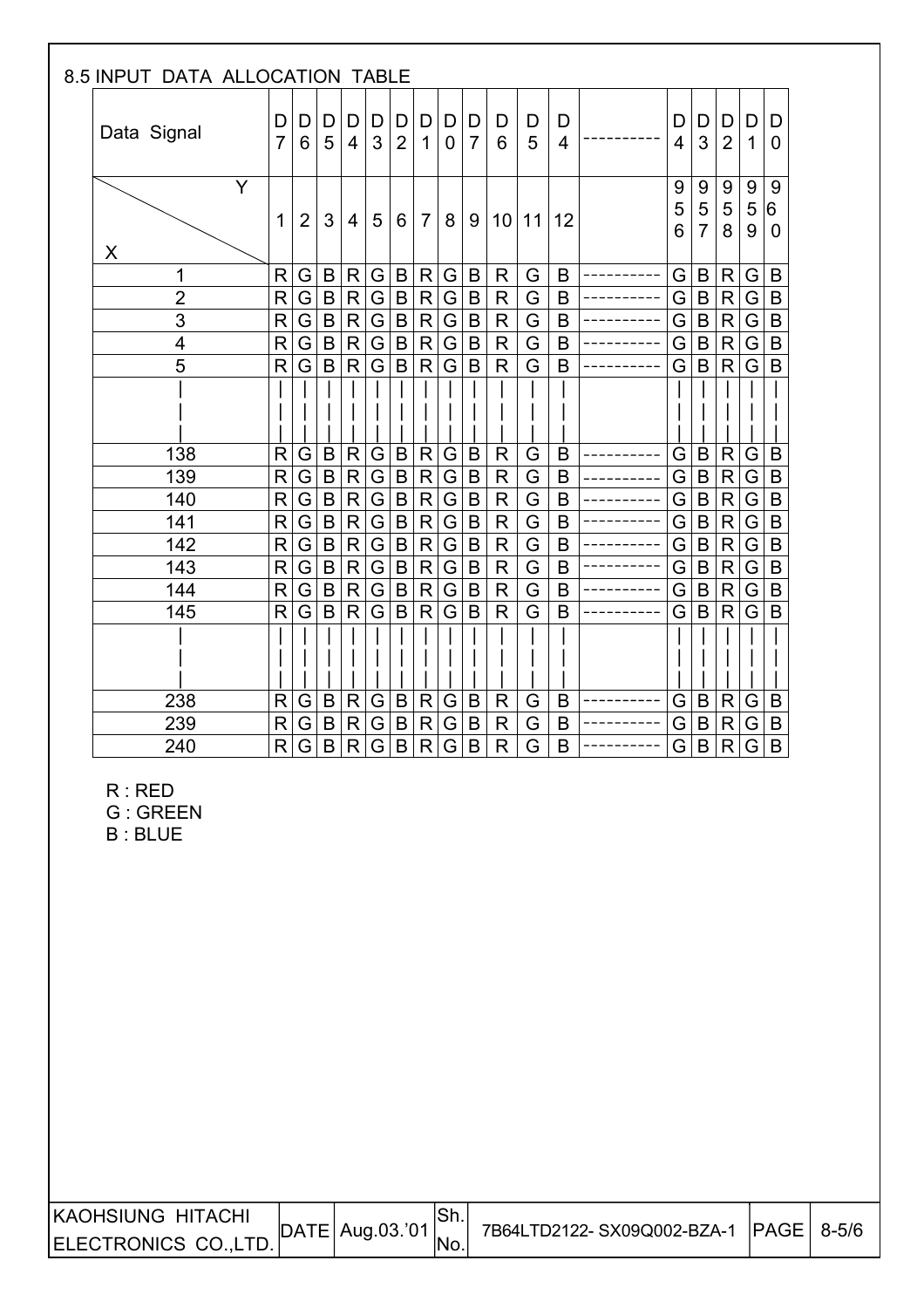|                |                 |                              | CN1 JST: 26FLZ - RSM1 - TB (Suitable FPC: $t0.3\pm 0.03$ mm, $0.5\pm 0.03$ mm pitch) |
|----------------|-----------------|------------------------------|--------------------------------------------------------------------------------------|
| PIN No.        | <b>SIGNAL</b>   | <b>LEVEL</b>                 | <b>FUNCTION</b>                                                                      |
| 1              | N.C             | -                            |                                                                                      |
| $\overline{2}$ | N.C             | -                            |                                                                                      |
| 3              | Y1              | $\qquad \qquad \blacksquare$ | <b>Analog Signal Touch Panel</b>                                                     |
| $\overline{4}$ | X1              | $\overline{\phantom{0}}$     | Analog Signal Touch Panel                                                            |
| 5              | Y2              | -                            | <b>Analog Signal Touch Panel</b>                                                     |
| 6              | X <sub>2</sub>  | $\qquad \qquad -$            | <b>Analog Signal Touch Panel</b>                                                     |
| $\overline{7}$ | <b>VSS</b>      | -                            | <b>GND</b>                                                                           |
| 8              | <b>VCON</b>     | $\blacksquare$               | <b>Contrast Adjustment Voltage</b>                                                   |
| 9              | <b>VDD</b>      | $\blacksquare$               | Power Supply for Logic                                                               |
| 10             | DISP•OFF        | H/L                          | H:ON/L:OFF                                                                           |
| 11             | D7              |                              |                                                                                      |
| 12             | D <sub>6</sub>  |                              |                                                                                      |
| 13             | D <sub>5</sub>  | H/L                          | Display Data                                                                         |
| 14             | D <sub>4</sub>  |                              |                                                                                      |
| 15             | <b>VSS</b>      | $\overline{\phantom{a}}$     | <b>GND</b>                                                                           |
| 16             | D <sub>3</sub>  |                              |                                                                                      |
| 17             | D <sub>2</sub>  |                              |                                                                                      |
| 18             | D <sub>1</sub>  | H/L                          | Display Data                                                                         |
| 19             | D <sub>0</sub>  |                              |                                                                                      |
| 20             | <b>VSS</b>      | $\blacksquare$               | <b>GND</b>                                                                           |
| 21             | <b>VDD</b>      | $\overline{\phantom{a}}$     | Power Supply for Logic                                                               |
| 22             | CL <sub>2</sub> | $H \rightarrow L$            | Data shift                                                                           |
| 23             | <b>VSS</b>      | $\overline{\phantom{a}}$     | <b>GND</b>                                                                           |
| 24             | CL <sub>1</sub> | $H \rightarrow L$            | Data Latch                                                                           |
| 25             | <b>VSS</b>      | $\overline{\phantom{a}}$     | <b>GND</b>                                                                           |
| 26             | <b>FLM</b>      | H                            | <b>First Line Marker</b>                                                             |

#### CN5 JST Housing : BHSR-02VS-1 (Suitable Connector : JST SM02B-BHSS-1) Contact pin : SBHS-002T-P0.5

| PIN No. | <b>SIGNAL</b> | EVEI | <b>FUNCTION</b>      |
|---------|---------------|------|----------------------|
|         | VCFI          | -    | Power Supply for CFL |
|         | /SS           |      | <b>GND</b> for CFL   |

| IKAOHSIUNG HITACHI   | $ DATE $ Aug.03.'01 $ $ . |                  | 7B64LTD2122-SX09Q002-BZA-1 PAGE 8-6/6 |  |
|----------------------|---------------------------|------------------|---------------------------------------|--|
| ELECTRONICS CO.,LTD. |                           | <sup>I</sup> No. |                                       |  |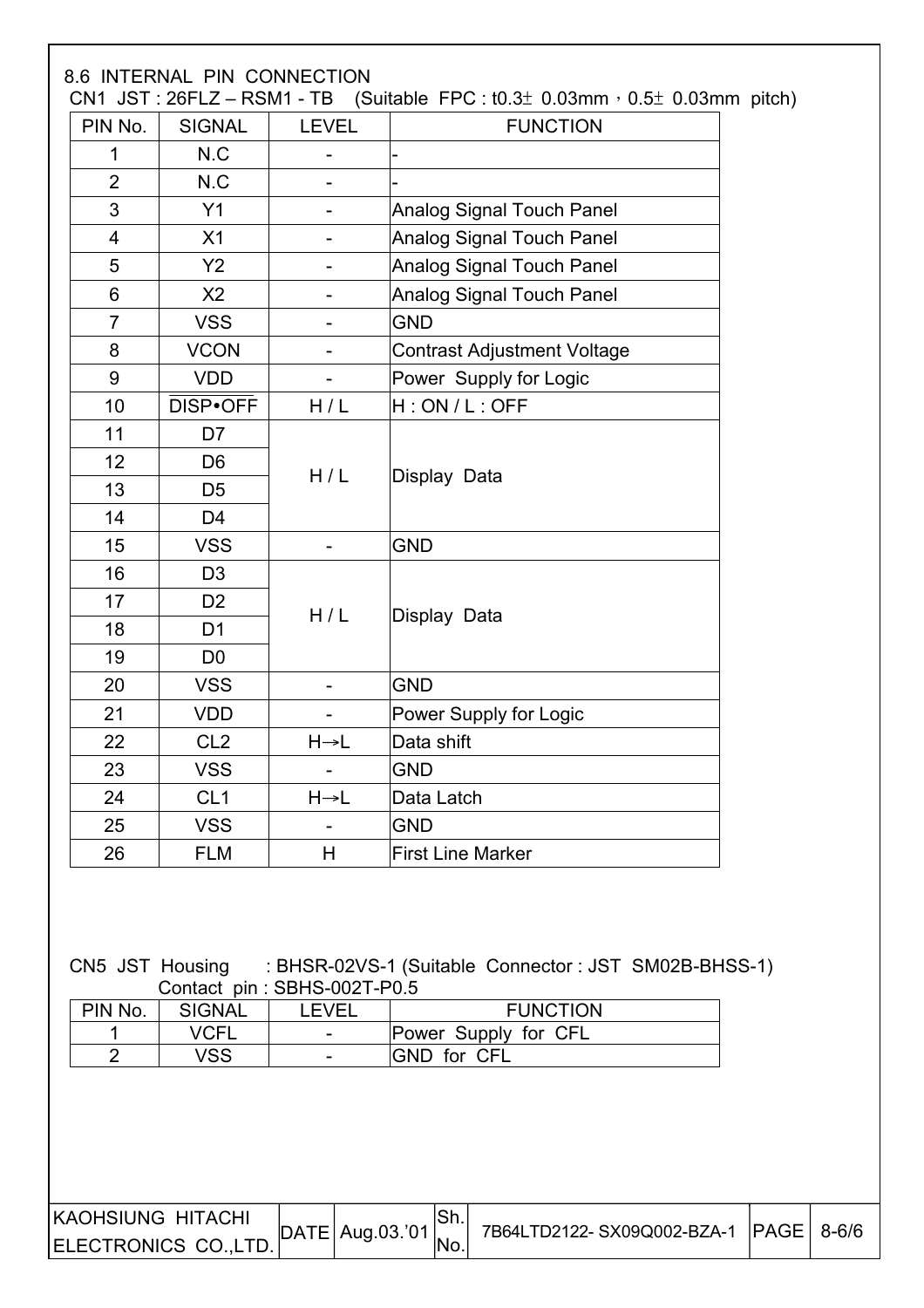#### 9. DIMENSIONAL OUTLINE 9.1 DIMENSIONAL OUTLINE OF LCM

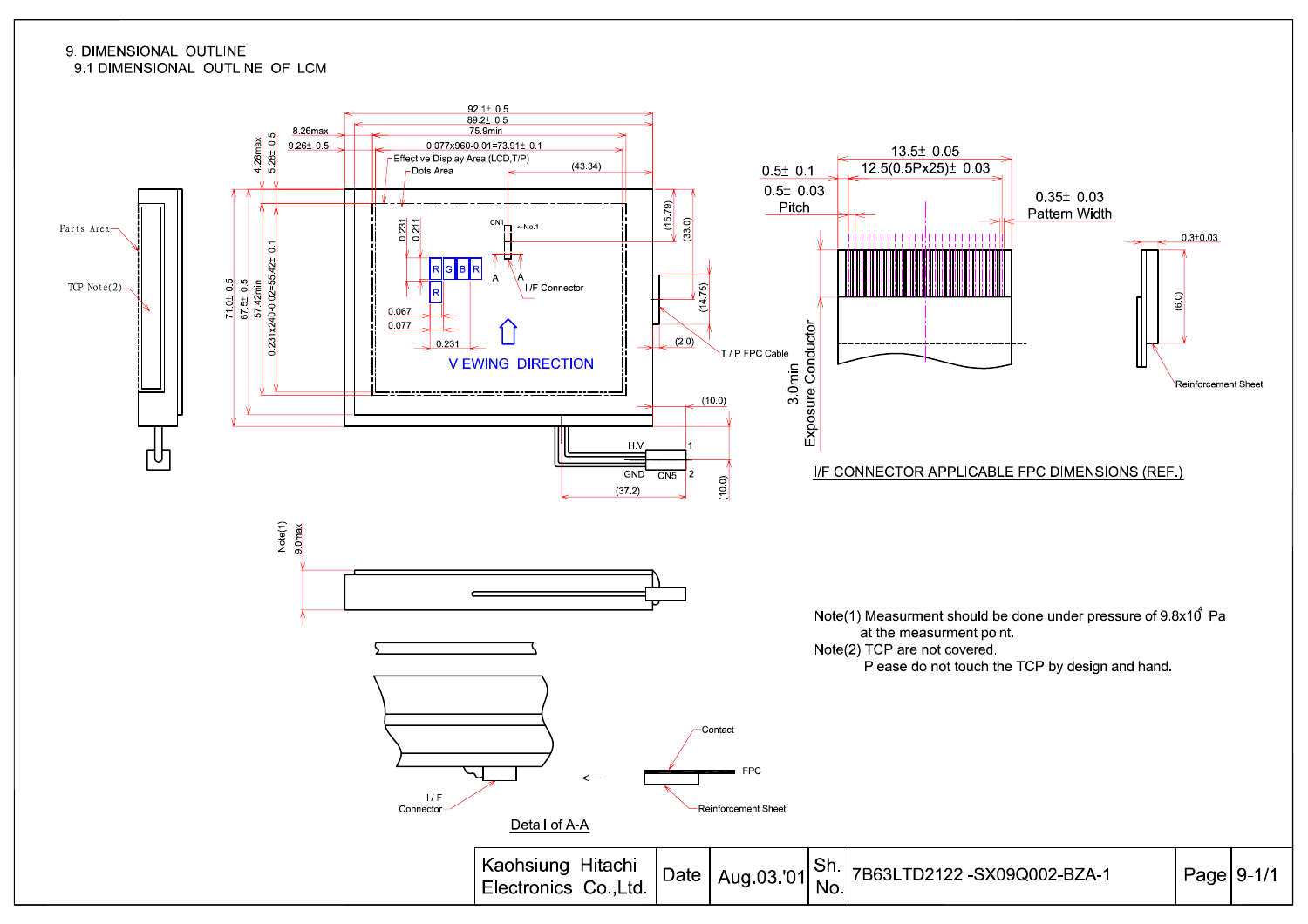#### 10. APPEARANCE STANDARD

10.1 APPEARANCE INSPECTION CONDITION

Visual inspection should be done under the following condition.

- (1) The inspection should be done in a dark room.
- (2) The CFL should be lighted with the prescribed inverter.
- (3) The distance between eyes of an inspector and the LCD module is 25cm.
- (4) The viewing zone is shown the figure.
	- Viewing angle<=25° .



10.2 DEFINITION OF ZONE

- A zone : The effective display area specified at page 9-1/1 of this document.
- B zone : Area between the effective window of bezel line and the effective display area ( A zone) line specified at page 9-1/1 of this document.

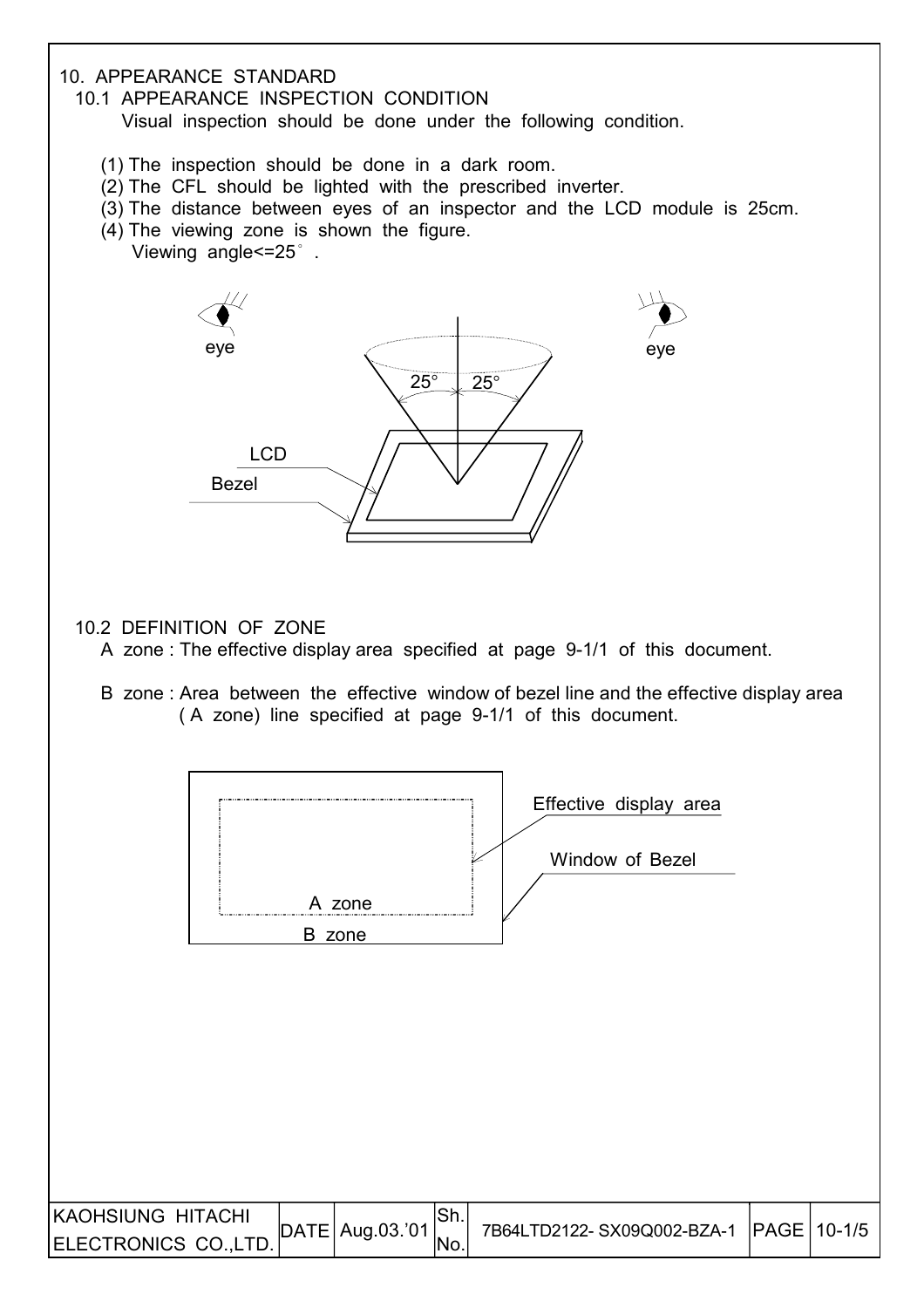#### 10.3 APPEARENCE SPECIFICATION (1)LCD APPEARANCE

\* If the problem related to this section occurs about this item, the responsible persons of both party (Customer and Hitachi) will discuss the matter in detail.

| No. | <b>ITEM</b>           | <b>CRITERIA</b><br><b>APPLIED</b>                                         |                     |                          |                          |                  |  |
|-----|-----------------------|---------------------------------------------------------------------------|---------------------|--------------------------|--------------------------|------------------|--|
|     | <b>Scratches</b>      | Distinguished one is not acceptable<br>(To be judged by HITACHI standard) |                     |                          |                          | <b>ZONE</b><br>A |  |
|     | Dent                  | Same as above                                                             |                     |                          |                          | A                |  |
|     | Wrinkles in Polarizer | Same as above                                                             |                     |                          |                          | A                |  |
|     | <b>Bubbles</b>        | Average diameter                                                          |                     |                          | Maximum Acceptable       |                  |  |
|     |                       | D(mm)                                                                     |                     |                          | number                   |                  |  |
|     |                       | $D \leq 0.2$                                                              |                     |                          | ignored                  |                  |  |
|     |                       | $0.2 < D \le 0.3$                                                         |                     |                          | 12                       | A                |  |
|     |                       | $0.3 < D \le 0.5$                                                         |                     |                          | 3                        |                  |  |
|     |                       | 0.5 < D                                                                   |                     |                          | none                     |                  |  |
|     | Stains,               |                                                                           |                     | Filamentous (Line shape) |                          |                  |  |
| L   | Foreign               | Length                                                                    |                     | Width                    | Maximum accept           |                  |  |
|     | <b>Materials</b>      | L/mm)                                                                     |                     | W/mm)                    | -able number             |                  |  |
| C   | Dark spot             | $L \leq 2.0$                                                              |                     | $W \le 0.03$             | ignored                  | A                |  |
|     |                       | $L \leq 3.0$                                                              | $0.03 < W \le 0.05$ |                          | 6                        |                  |  |
| D   |                       | $L \leq 2.5$                                                              | $0.05 < W \le 0.1$  |                          | $\mathbf{1}$             |                  |  |
|     |                       |                                                                           |                     | Round(Dot shape)         |                          |                  |  |
|     |                       | Average                                                                   | Maximum             |                          | Minimum                  |                  |  |
|     |                       | diameter D(mm)                                                            |                     | acceptable number        | Space                    |                  |  |
|     |                       | D < 0.2                                                                   |                     | ignored                  | $\overline{\phantom{0}}$ |                  |  |
|     |                       | $0.2 \leq D < 0.3$                                                        |                     | 10                       | 10 mm                    | A                |  |
|     |                       | $0.3 \leq D < 0.4$                                                        |                     | 5                        | 30 mm                    |                  |  |
|     |                       | $0.4 \le D$                                                               |                     | none                     |                          |                  |  |
|     |                       | The total number                                                          |                     |                          | Filamentous+Round=10     |                  |  |
|     |                       | Those wiped out easily are acceptable                                     |                     |                          |                          |                  |  |
|     | Color tone            | To be judged by HITACHI standard                                          |                     |                          |                          | A                |  |
|     | Color uniformity      | Same as above                                                             |                     |                          |                          | A                |  |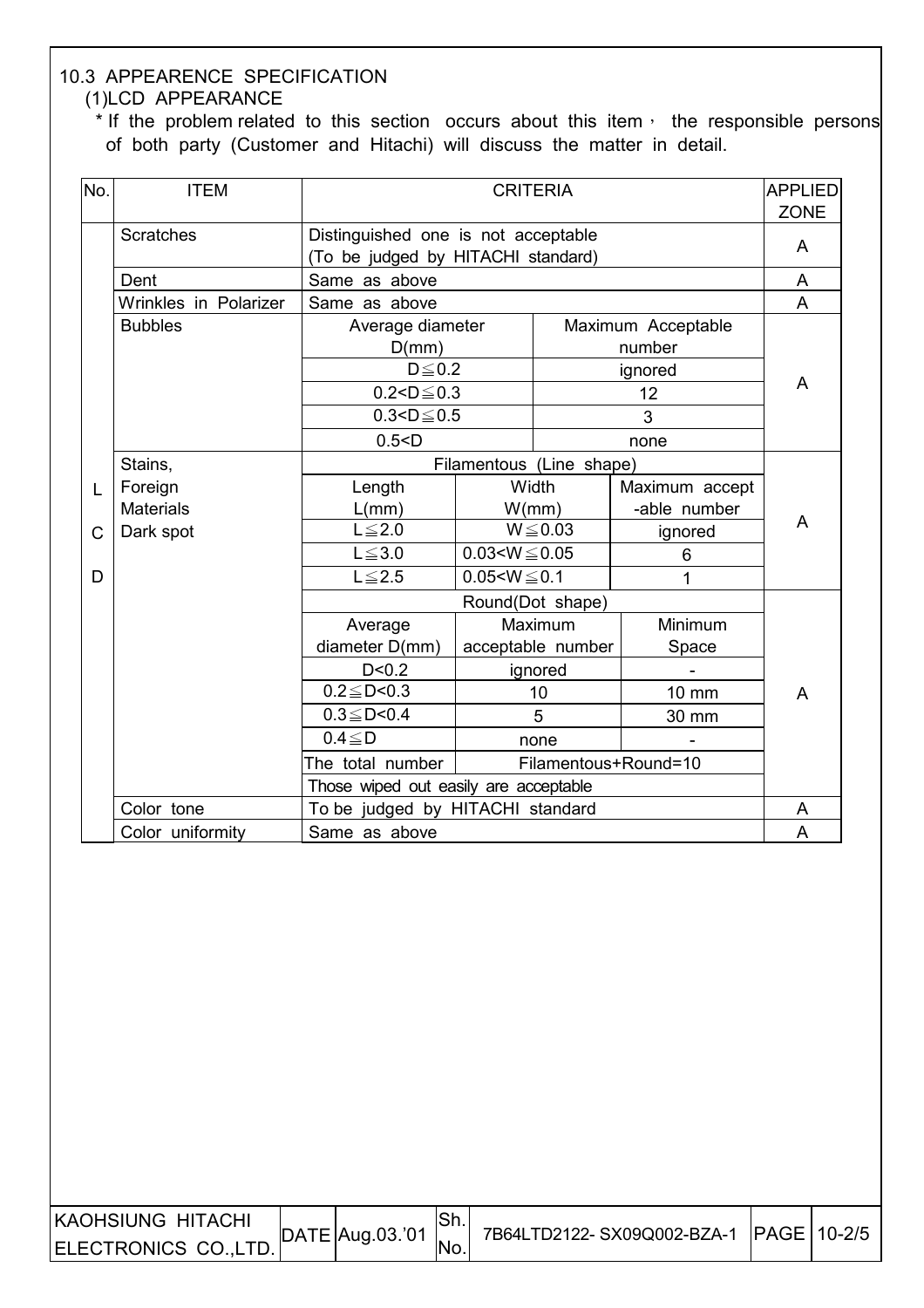| No. | <b>ITEM</b>                     |                              |                      | <b>CRITERIA</b>                 |                  | <b>APPLIED</b><br><b>ZONE</b> |
|-----|---------------------------------|------------------------------|----------------------|---------------------------------|------------------|-------------------------------|
|     | Contrast irregularity<br>(Spot) | Average<br>diameter<br>D(mm) | Contrast             | Maximum<br>acceptable<br>number | Minimum<br>space |                               |
|     |                                 | $D \leq 0.25$                | To be                | ignored                         |                  |                               |
|     |                                 | $0.25 < D \le 0.35$          | Judged by            | 10                              | 20 <sub>mm</sub> | A                             |
| L   |                                 | $0.35 < D \le 0.5$           | <b>HITACHI</b>       | $\overline{4}$                  | 20 <sub>mm</sub> |                               |
|     |                                 | $0.5 < D \leq 0.7$           | standard             | 3                               | 50 <sub>mm</sub> |                               |
|     |                                 | 0.7 < D                      |                      | None                            |                  |                               |
| C   | Contrast irregularity           | Width                        | Length               | Maximum                         | Minimum          |                               |
|     | (Line)                          | W/mm)                        | $L/mm$ )             | Acceptable                      | space            |                               |
|     | (A pair of scratches)           |                              |                      | number                          |                  |                               |
| D   |                                 | $W \le 0.25$                 | $L \leq 1.2$         | 2                               | 20mm             |                               |
|     |                                 | $W \le 0.2$                  | $L \leq 1.5$         | 3                               | 20mm             | A                             |
|     |                                 | $W \le 0.15$                 | $L \leq 2.0$         | 3                               | 20mm             |                               |
|     |                                 | $W \le 0.1$                  | $L \leq 3.0$         | 4                               | 20mm             |                               |
|     |                                 | The whole number             |                      | 6                               |                  |                               |
|     | <b>Rubbing Scratch</b>          | To                           | be judged by HITACHI | standard                        |                  |                               |

## (2) CFL BACKLIGHT APPEARANCE

 $\overline{\phantom{a}}$ 

| No.    | <b>ITEM</b>                 |                                                     |              | <b>CRITERIA</b> |                           | <b>APPLIED</b> |  |
|--------|-----------------------------|-----------------------------------------------------|--------------|-----------------|---------------------------|----------------|--|
|        |                             |                                                     |              |                 |                           | <b>ZONE</b>    |  |
|        | Dark spots                  | Average diameter D(mm)                              |              |                 | Maximum Acceptable number |                |  |
|        | White spots                 | $D \leq 0.4$                                        |              |                 | ignored                   | A              |  |
| C<br>F | Foreign materials<br>(Spot) | 0.4 < D                                             |              |                 |                           |                |  |
|        | Foreign materials           |                                                     |              |                 | Maximum                   |                |  |
|        | (Line)                      | Width W(mm)                                         | Length L(mm) |                 | Acceptable                |                |  |
| B      |                             |                                                     |              |                 | number                    |                |  |
| A      |                             | $W \le 0.2$                                         |              | $L \leq 2.5$    |                           | A              |  |
| C      |                             |                                                     | 2.5 < L      |                 | None                      |                |  |
| Κ      |                             | 0.2 < W                                             |              |                 | none                      |                |  |
|        | Scratches                   |                                                     |              |                 | Maximum                   |                |  |
| G      |                             | Width W(mm)                                         |              | Length L(mm)    | acceptable number         |                |  |
| H      |                             | $W \le 0.1$                                         |              |                 | ignored                   |                |  |
| Т      |                             | $0.1 < W \le 0.2$                                   |              | $L \le 11.0$    |                           | A              |  |
|        |                             | 11.0 <l< td=""><td></td><td>None</td><td></td></l<> |              |                 | None                      |                |  |
|        |                             | 0.2 < W                                             |              |                 | none                      |                |  |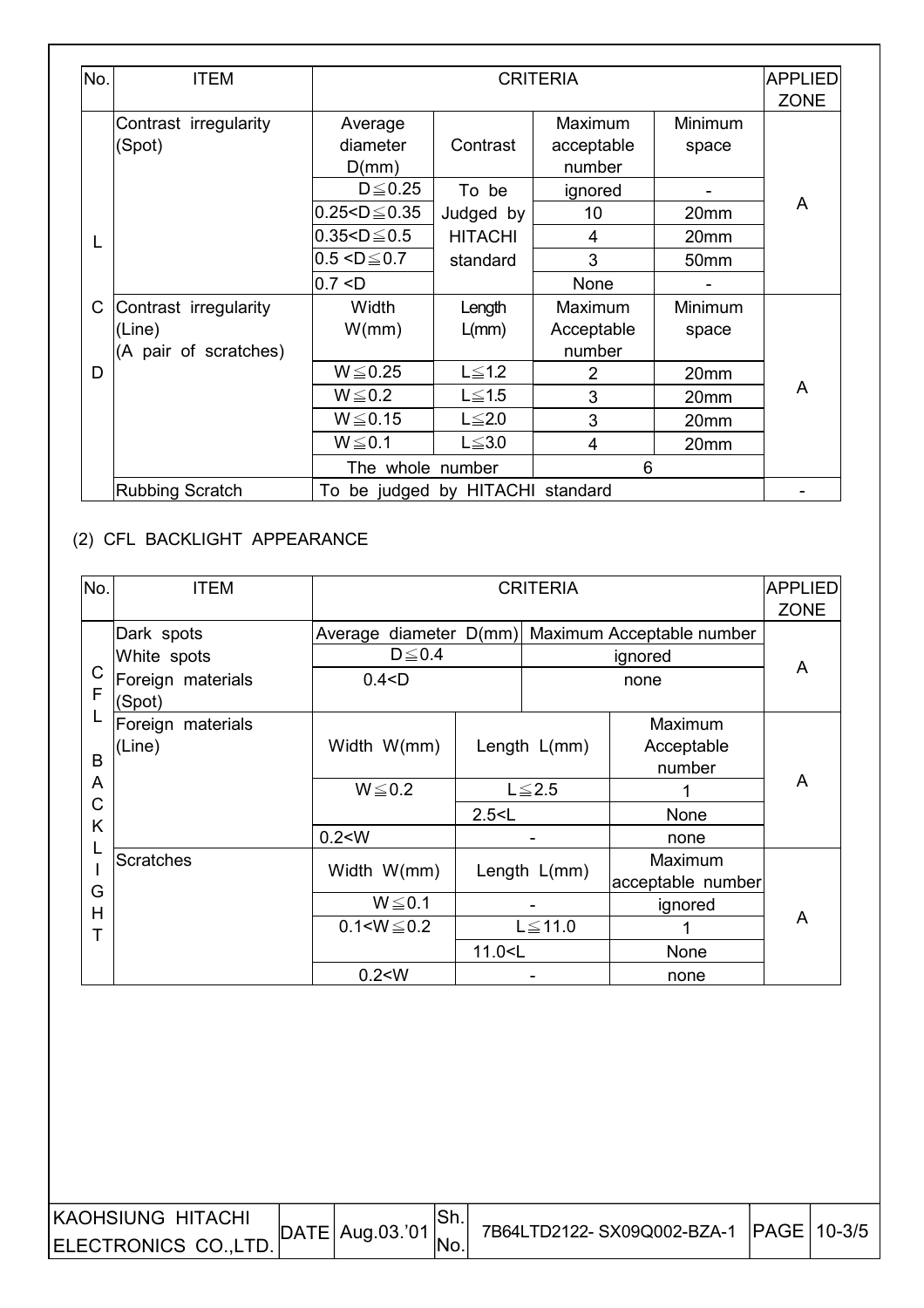## (3) TOUCH PANEL APPEARANCE

 $\overline{\phantom{a}}$ 

 $\overline{\phantom{a}}$ 

| No.         | <b>ITEM</b>                                                                                                                             |                                                                            | <b>CRITERIA</b>       |            |              |             |  |  |  |  |
|-------------|-----------------------------------------------------------------------------------------------------------------------------------------|----------------------------------------------------------------------------|-----------------------|------------|--------------|-------------|--|--|--|--|
|             |                                                                                                                                         | Average diameter D (mm)                                                    |                       |            | Criteria     | <b>ZONE</b> |  |  |  |  |
|             | Foreign material                                                                                                                        | $D \leq 0.2$                                                               |                       | Ignored    |              | A           |  |  |  |  |
|             | (Black or White spots)                                                                                                                  | $0.2 < D \le 0.4$                                                          |                       |            | 1 (Note 3)   |             |  |  |  |  |
|             |                                                                                                                                         | 0.4 < D                                                                    |                       |            | none         |             |  |  |  |  |
| Τ           | Foreign material (Line) Length L (mm), Width W (mm)                                                                                     |                                                                            |                       |            | Criteria     |             |  |  |  |  |
| O           |                                                                                                                                         | $L \leq 3.0$ and                                                           | $W \le 0.05$          |            | Ignored      | A           |  |  |  |  |
| $\cup$      |                                                                                                                                         | $L \le 3.0$ and $0.05 \le W \le 0.1$                                       |                       |            | 1 (Note 3)   |             |  |  |  |  |
| $\mathsf C$ |                                                                                                                                         | L > 3.0                                                                    | and $0.1 < W$<br>none |            |              |             |  |  |  |  |
| H           | Uncleanliness                                                                                                                           | No conspicuous dirt                                                        |                       |            |              | A           |  |  |  |  |
|             | Crack in plastic plate                                                                                                                  | No cracks are allowed                                                      |                       |            |              | A           |  |  |  |  |
| P           | Scratch                                                                                                                                 | Length L (mm) Width W (mm)                                                 |                       |            | criteria     |             |  |  |  |  |
| A           |                                                                                                                                         | $L \leq 5.0$ and $W \leq 0.03$                                             |                       |            | ignored      |             |  |  |  |  |
| N<br>E      |                                                                                                                                         | $5 < L \leq 15$ and W $\leq 0.05$ or<br>$L \le 15$ and $0.03 < W \le 0.05$ |                       |            | 1            | A           |  |  |  |  |
| L           |                                                                                                                                         | $L > 15$ and $0.05 < W$                                                    |                       | none       |              |             |  |  |  |  |
|             | $X:$ Width direction to ridge line<br>Y: Length direction to ridge line<br>Z: Thickness direction to ridge line<br>t: Plastic thickness |                                                                            |                       |            |              |             |  |  |  |  |
|             |                                                                                                                                         | 小                                                                          | X/mm                  | Y(mm)      | Z(mm)        |             |  |  |  |  |
|             |                                                                                                                                         |                                                                            | $\leq 3.0$            | $\leq 3.0$ | $\leq$ t     |             |  |  |  |  |
|             |                                                                                                                                         |                                                                            | $\leq 5.0$            | $\leq 1.0$ | $\leq$ t     |             |  |  |  |  |
|             |                                                                                                                                         |                                                                            | $\leq 5.0$            | $\leq 3.0$ | $\leq 2/3$ t |             |  |  |  |  |
|             |                                                                                                                                         |                                                                            |                       |            |              |             |  |  |  |  |

| IKAOHSIUNG HITACHI                 |                                                                    | 7B64LTD2122-SX09Q002-BZA-1   PAGE   10-4/5 |  |
|------------------------------------|--------------------------------------------------------------------|--------------------------------------------|--|
| ELECTRONICS CO.,LTD.  <sup>*</sup> | $\left  \text{DATE} \right $ Aug.03, 01 $\left  \text{No} \right $ |                                            |  |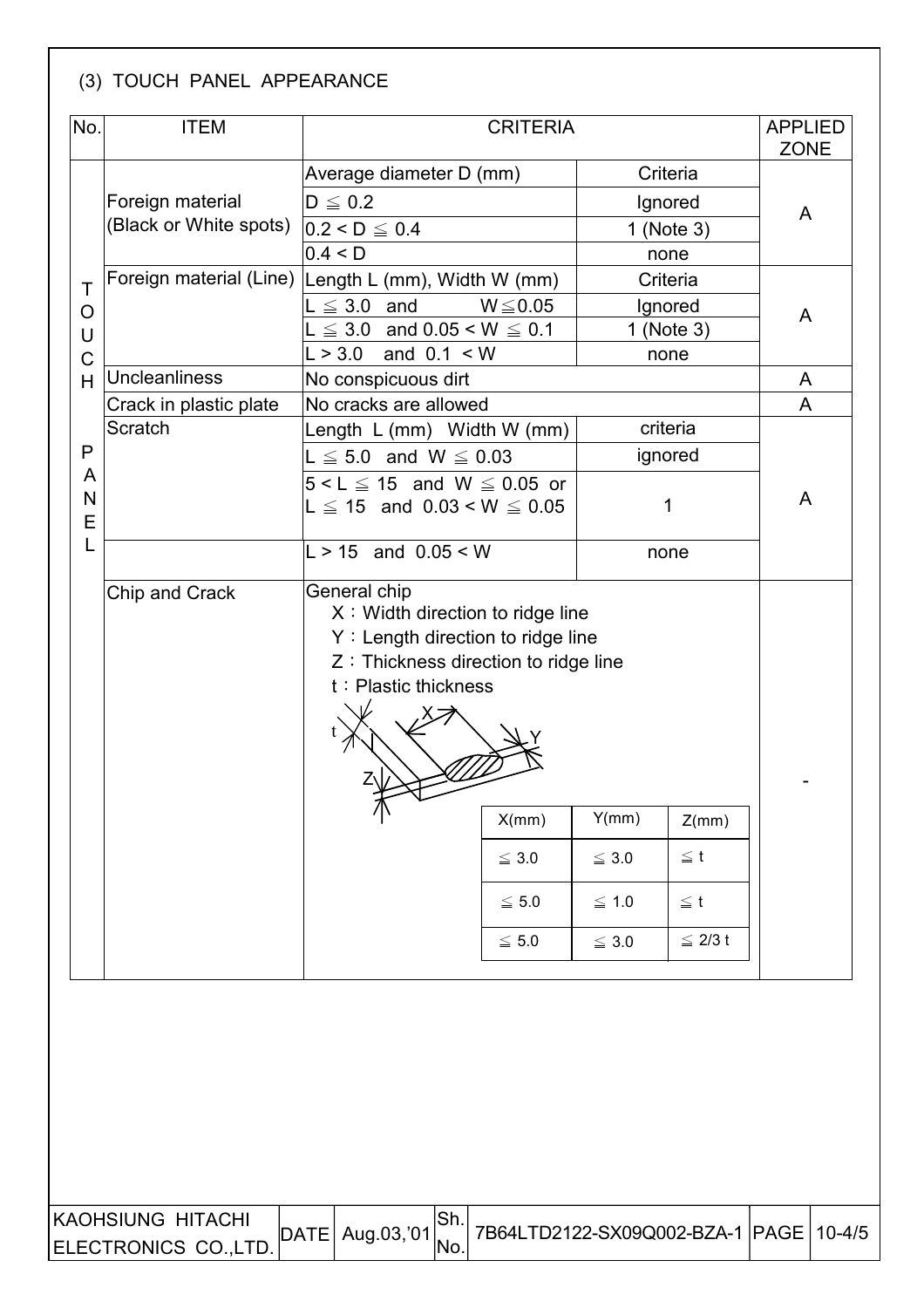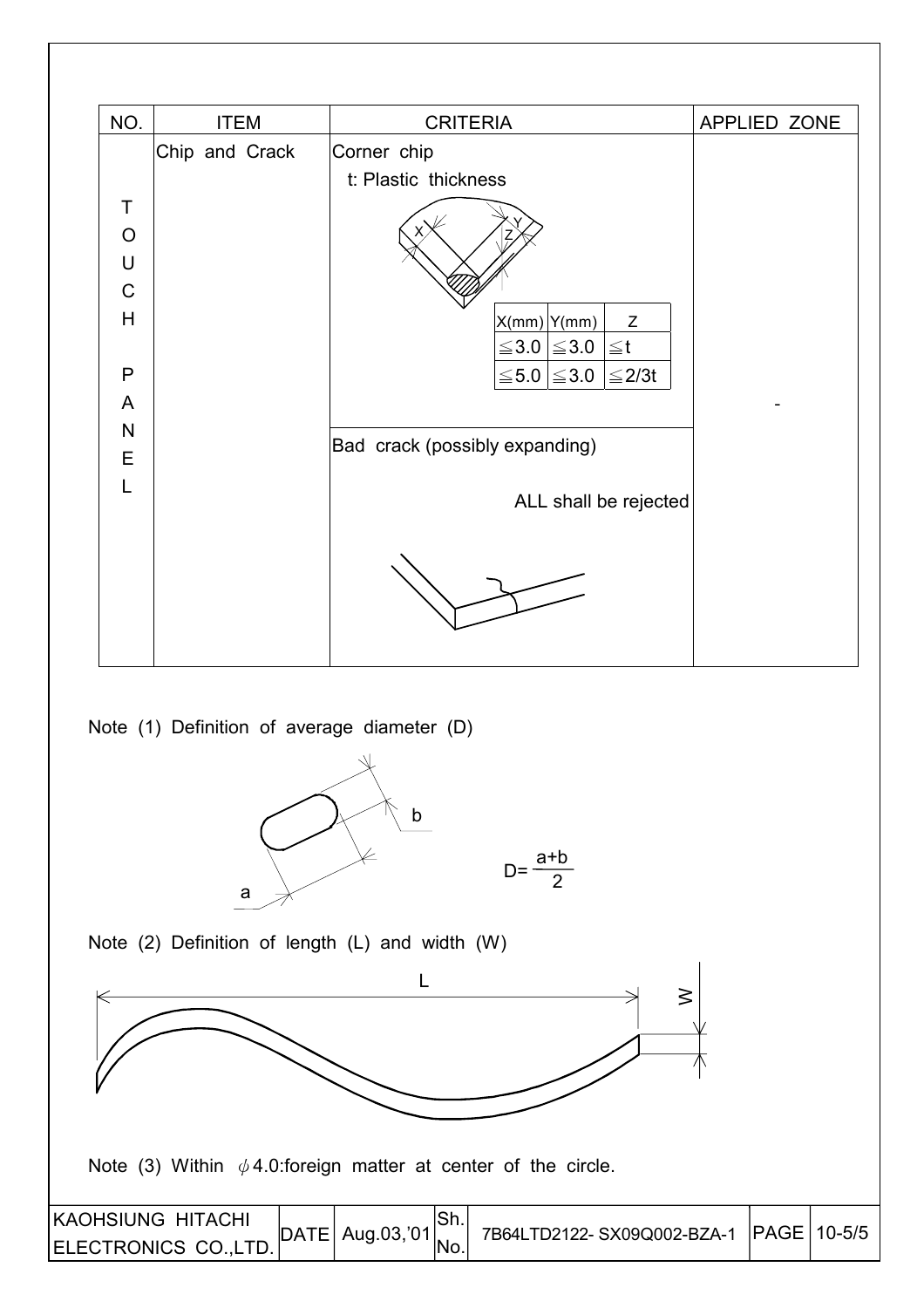#### 11. PRECAUTION IN DESIGN

#### 11.1 MOUNTING PRECAUTION

(1) When assembling the touch panel and you case, please refer to the figure below.



- (2) The clearance between the touch panel and case shall be designed so that the case edge never presses the input screen when it is deformed by heat or other causes.
- (3) The case shall be designed not to touch the tail portion (FPC for touch panel).
- (4) The boundary space between the effective area and the insulated areaais unstable. Touching this area may effect the operation of the touch panel. The case must be designed so that it does not touch the boundary space.
- 11.2 PRECAUTIONS AGAINST ELECTROSTATIC DISCHARGE

 As this module contains C-MOS LSIs, it is not strong against electrostatic discharge. Make certain that the operator's body is connected to the ground through a list band etc.

And don't touch I/F pins directly.

11.3 POWER ON SEQUENCE

 Input signals should not be applied to LCD module before power supply voltage is applied and reaches to specified voltage. If the above sequence is not kept, C-MOS LSIs of LCD module may be damaged due to latch up phenomenon.

11.4 HANDLING PRECAUTIONS

 $\overline{\phantom{a}}$ 

 (1) Since the polarizer on the top, and the aluminum plate on the bottom tend to be easily damaged, they should be with full care so as not to get them touched, pushed or rubbed by a piece on glass, tweezers and anything else which are harder a pencil lead 3H.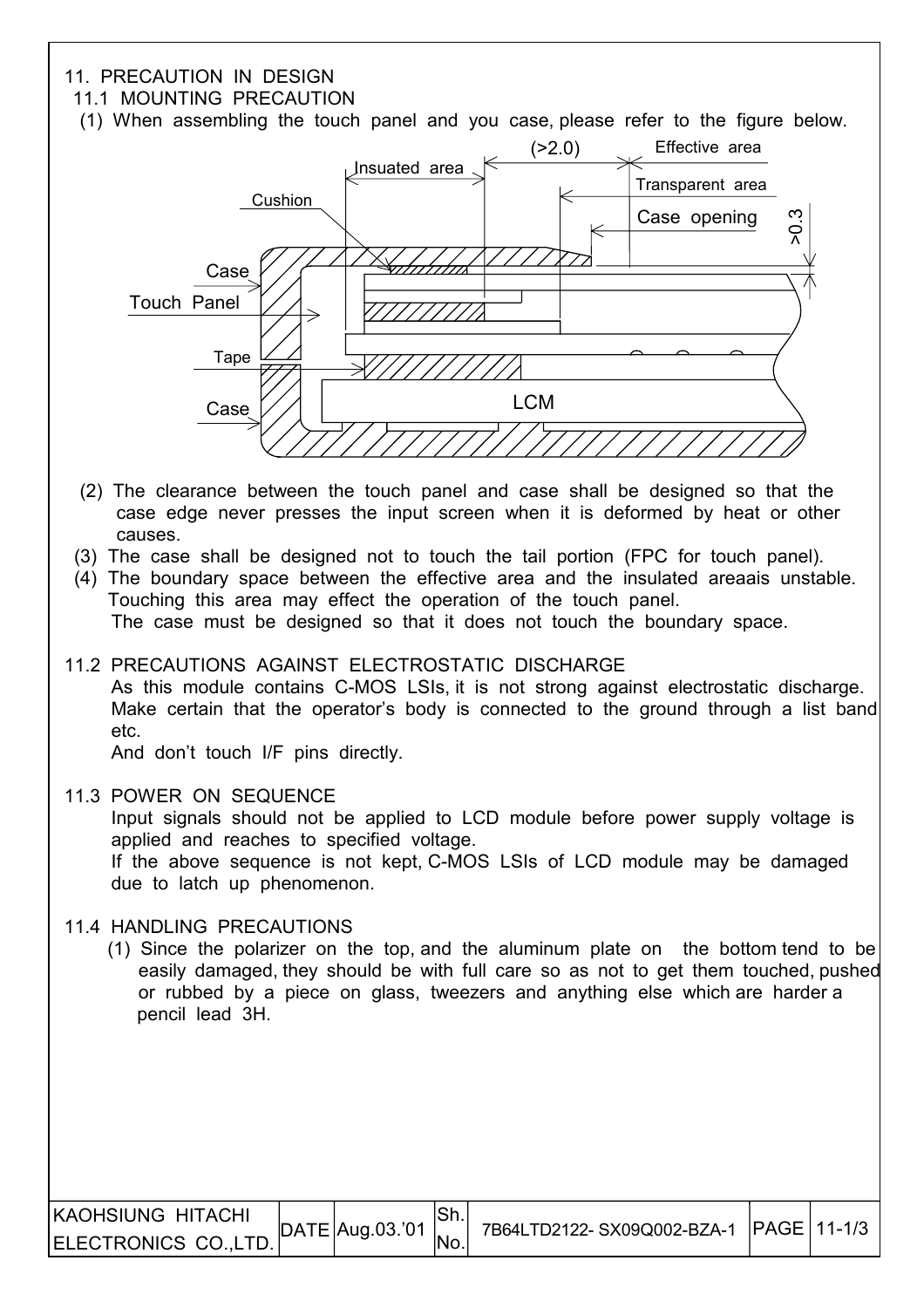- (2) As the adhesives used for adhering upper/lower polarizers and aluminum plate are made of organic substances which will be deteriorated by a chemical reaction with such chemicals as acetone, tuluene, ethanole and isopropylalcohol. The following are recommended for use : Normal hexane Please contact us when is it is necessary for you to use chemicals other than The above.
- (3) Lightly wipe to clean the dirty surface with absorbent cotton or other soft material like chamois, soaked in the recommended chemicals without scrubbing it hardly. Always wipe the surface horizontally or vertically. Never give a wipe in a circle. To prevent the display surface from damage and keep the appearance in good state, it is sufficient, in general, to wipe it with absorbent cotton.
- (4) Immediately wipe off saliva or water drop attached on the display area because it may cause deformation or faded color.
- (5) Fogy dew deposited on the surface may cause a damage, stain or dirt to the polarizer. When you need to take out the LCD module from some place at low temperature for test, etc. It is required to be warmed them up to temperature higher than room temperature before taking them out.
- (6) Touching the display area or I/F pins with bare hands or contaminating them are prohibited, because the stain on the display area and poor insulation between terminals are often caused by being touched with bare hands. (Some cosmetics are detrimental to polarizers.)
- (7) In general, the glass is fragile so that, especially on its periphery, tends to be cracked or chipped in handling. Please not give the LCD module sharp shocks by falling etc.
- (8) Maximum pressure to the surface must be less than  $1.96 \times 10^4$  Pa.  $\vert$   $\vert$   $\vert$  And if the pressure area is less than 1cm<sup>2</sup>, maximum pressure must be less than 1.96N.
	- (9) Since the metal width is narrow on these locations (see page 9-1/1), please careful with handling.
	- (10) Top sheets shall be cleaned gently using a soft cloth such as those used for glasses. Hard wiping accumulated dust will leave scars on the surface even using a cloth.

11.5 OPERATION PRECAUTION

 (1) Using a LCM module beyond its maximum ratings may result in its permanent destruction.

 LCM module's should usually be used under recommended operating conditions shown in chapter 5. Exceeding any of these conditions may adversely affect its reliability.

| KAOHSIUNG HITACHI    | $\Delta E$ [DATE]Aug.03.'01 | 7B64LTD2122-SX09Q002-BZA-1 PAGE 11-2/3 |  |
|----------------------|-----------------------------|----------------------------------------|--|
| ELECTRONICS CO.,LTD. |                             |                                        |  |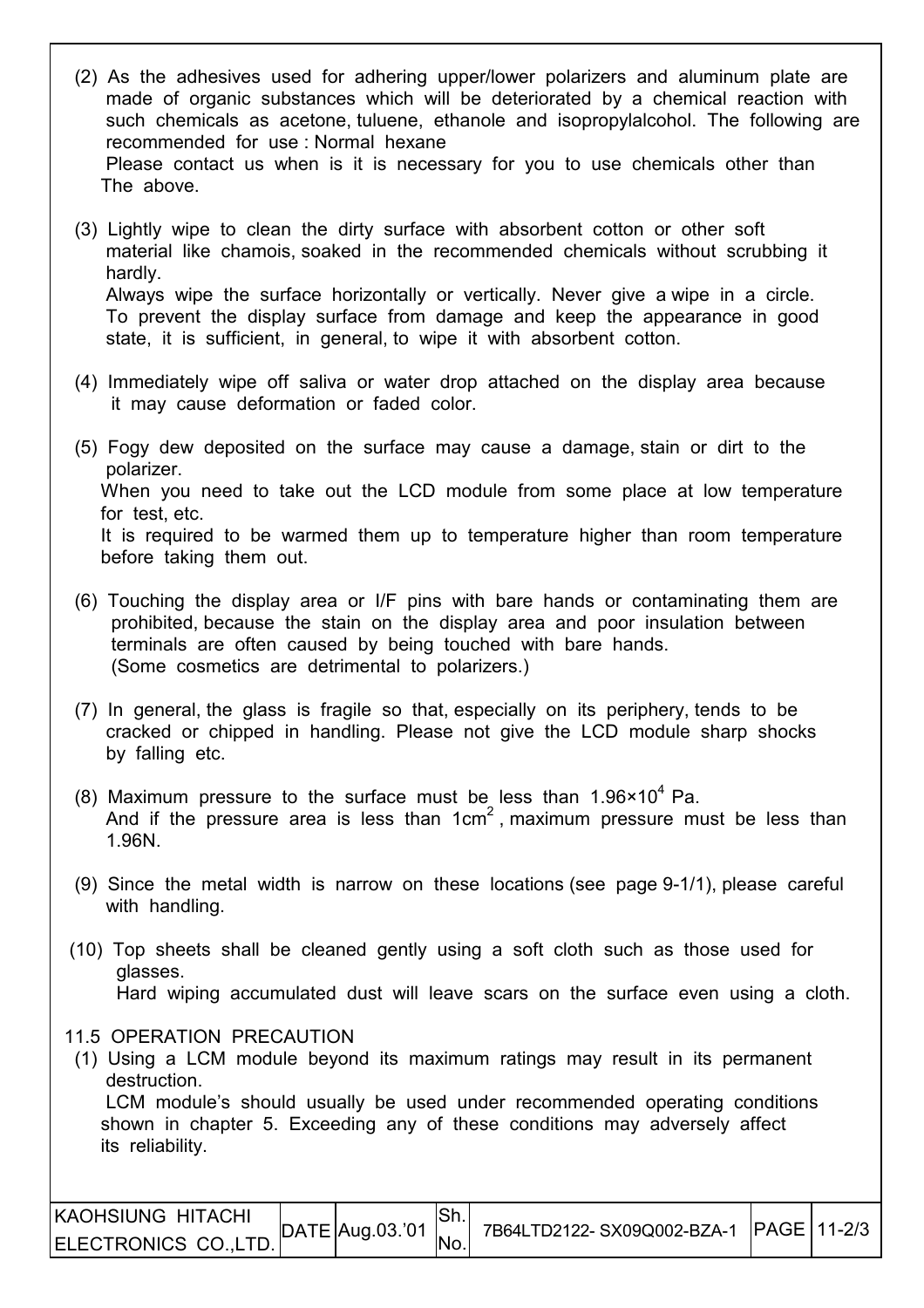- (2) Response time will be extremely delayed at lower temperature than the specified operating temperature range and on the other hand LCD's shows dark blue at higher temperature. How ever those phenomena do not mean defects of the LCD module. Those phenomena will disappear in the specified operating temperature range.
- (3) If the display area is pushed hard during operation, some display patterns will be abnormally displayed.
- (4) A slight dew depositing on terminals may cause electrochemical reaction which leads to terminal open circuit. Please operate the LCD module under the relative condition of 40°C 85%RH.
- (5) Resistance range : Your controller shall be set up to allow the resistance range of touch panel specified in our CAS.
- (6) Pointed position of touch panel may shift owing to a change in resistance of touch panel depending on the operation condition . To compensate this shift, the set shall be given a calibration function.
- (7) Input shall be made with a stylus pen (polyacetal , R0.8). Chances are very high that use of a metal piece including a ball point pen or sharp edge will impair accuracy.
- (8) The touch panel is an auxiliary input device. The system shall be designed to have other input device.
- 11.6 STORAGE

 In case of storing LCD module for a long period of time (for instance, for years) for The purpose of replacement use, the following precautions necessary.

- (1) Store the LCD modules in a dark place; do not expose them to sunlight or ultraviolet rays.
- (2) Keep the temperature between 10°C and 35°C at normal humidity.
- (3) Store the LCD modules in the container which is used for shipping from us.
- (4) No articles shall be left on the surface over an extended period of time.
- 11.7 SAFETY

I

The LCD modules include Cold Cathode Fluorescent Lamp(CFL). CFL contains a small amount of mercury. Please follow local ordinances or regulations for disposal.

Wear finger cots or gloves whenever handling or assembling a touch panel its glass edges are sharp.

| <b>IKAOHSIUNG HITACHI</b> |                                         |                 | 7B64LTD2122-SX09Q002-BZA-1 PAGE 11-3/3 |  |
|---------------------------|-----------------------------------------|-----------------|----------------------------------------|--|
| ELECTRONICS CO.,LTD.      | $\vert$ DATE $\vert$ Aug.03.'01 $\vert$ | IN <sub>o</sub> |                                        |  |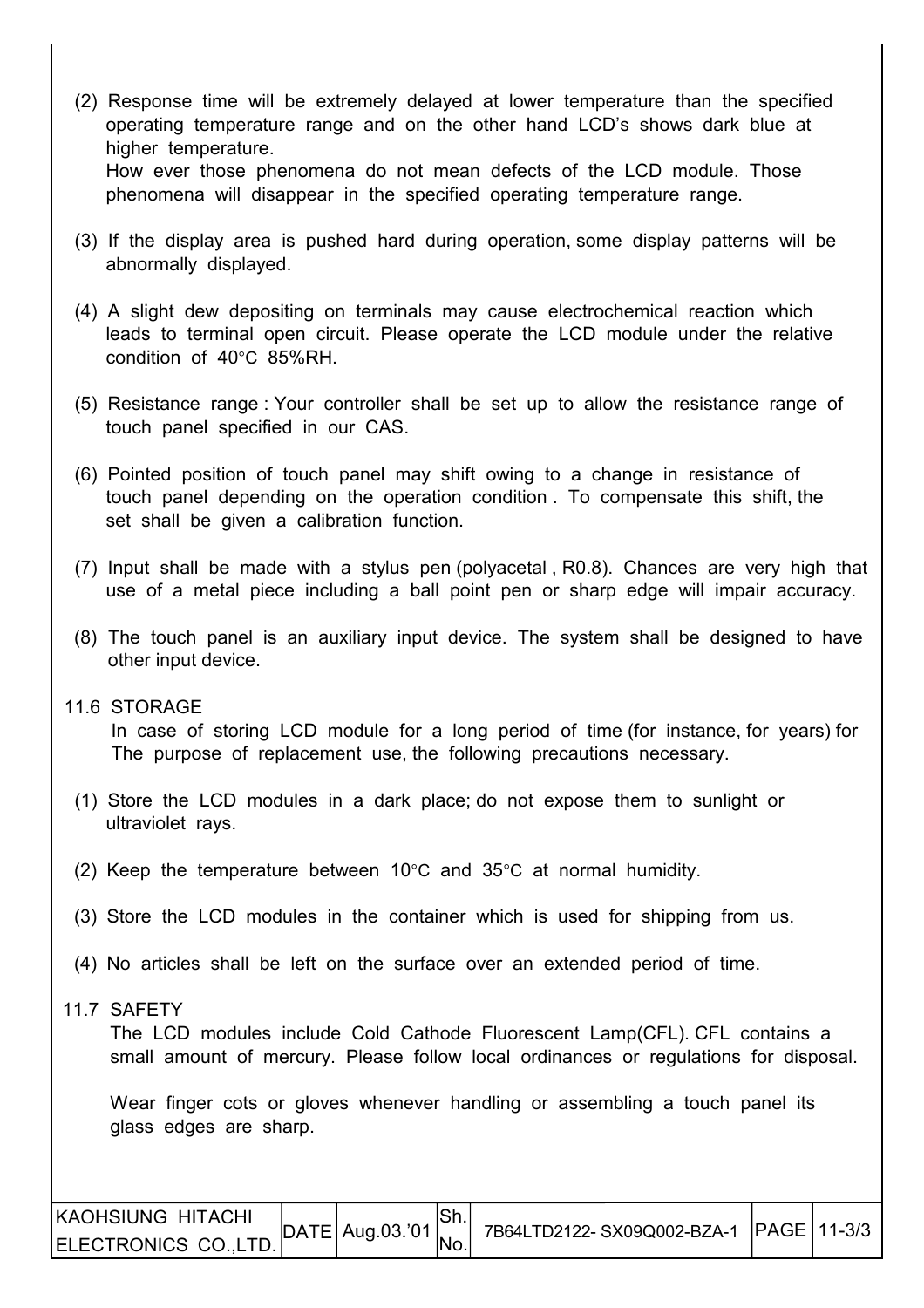## 12. DESIGNATION OF LOT MARK

#### 12.1 LOT MARK

 Lot mark is consisted of 4 digits for production lot and 6 or 7 digits for production control.



| Year | Figure in |
|------|-----------|
|      | lot mark  |
| 2001 |           |
| 2002 | 2         |
| 2003 | 3         |
| 2004 |           |

| Month | Figure in<br>lot mark | Month | Figure in |  |  |
|-------|-----------------------|-------|-----------|--|--|
|       |                       |       | lot mark  |  |  |
| Jan.  | 01                    | July  | 07        |  |  |
| Feb.  | 02                    | Aug.  | 08        |  |  |
| Mar.  | 03                    | Sep.  | 09        |  |  |
| Apr.  | 04                    | Oct.  | 10        |  |  |
| May   | 05                    | Nov.  | 11        |  |  |
| June  | 06                    | Dec.  | 12        |  |  |

| Week              | Figure in |  |  |
|-------------------|-----------|--|--|
| (day in calendar) | lot mark  |  |  |
| 1~ 7              |           |  |  |
| $8 - 14$          | 2         |  |  |
| $15 - 21$         | 3         |  |  |
| $22 - 28$         | 4         |  |  |
| 29~31             | 5         |  |  |

Location of lot mark : On the back side of LCM

1081T\*\*\*\*\*

| <b>KAOHSIUNG HITACHI</b> | $\vert$ DATE $\vert$ Aug.03.'01 $\vert$ |     | 7B64LTD2122-SX09Q002-BZA-1 PAGE 12-1/2 |  |
|--------------------------|-----------------------------------------|-----|----------------------------------------|--|
| ELECTRONICS CO.,LTD.     |                                         | No. |                                        |  |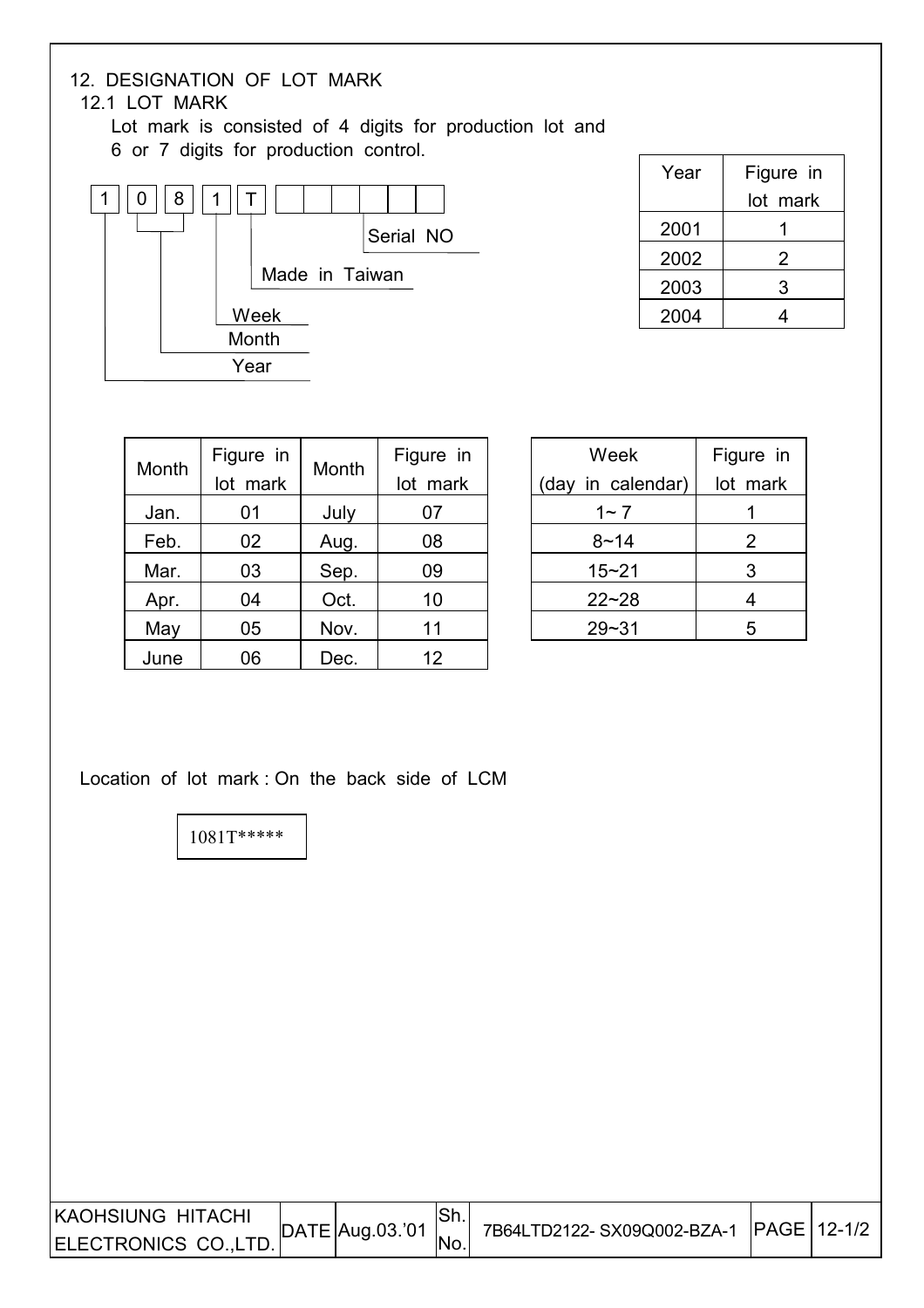## 12.2 REVISION

I

I

| <b>REV No.</b> | ITFM                         | LOT No. | <b>PRODUCTION</b> |
|----------------|------------------------------|---------|-------------------|
|                |                              |         | CONTROL No.       |
| Α              | Segment LCD Driver: BD66134U |         | $00001 -$         |
| B              | Segment LCD Driver: WFP-7102 |         | $00001 -$         |
|                |                              |         |                   |

| IKAOHSIUNG HITACHI   | $DATE$ Augn.03, 0 |     | 7B64LTD2122-SX09Q002-BZA-1  PAGE   12-2/2 |  |
|----------------------|-------------------|-----|-------------------------------------------|--|
| ELECTRONICS CO.,LTD. |                   | No. |                                           |  |